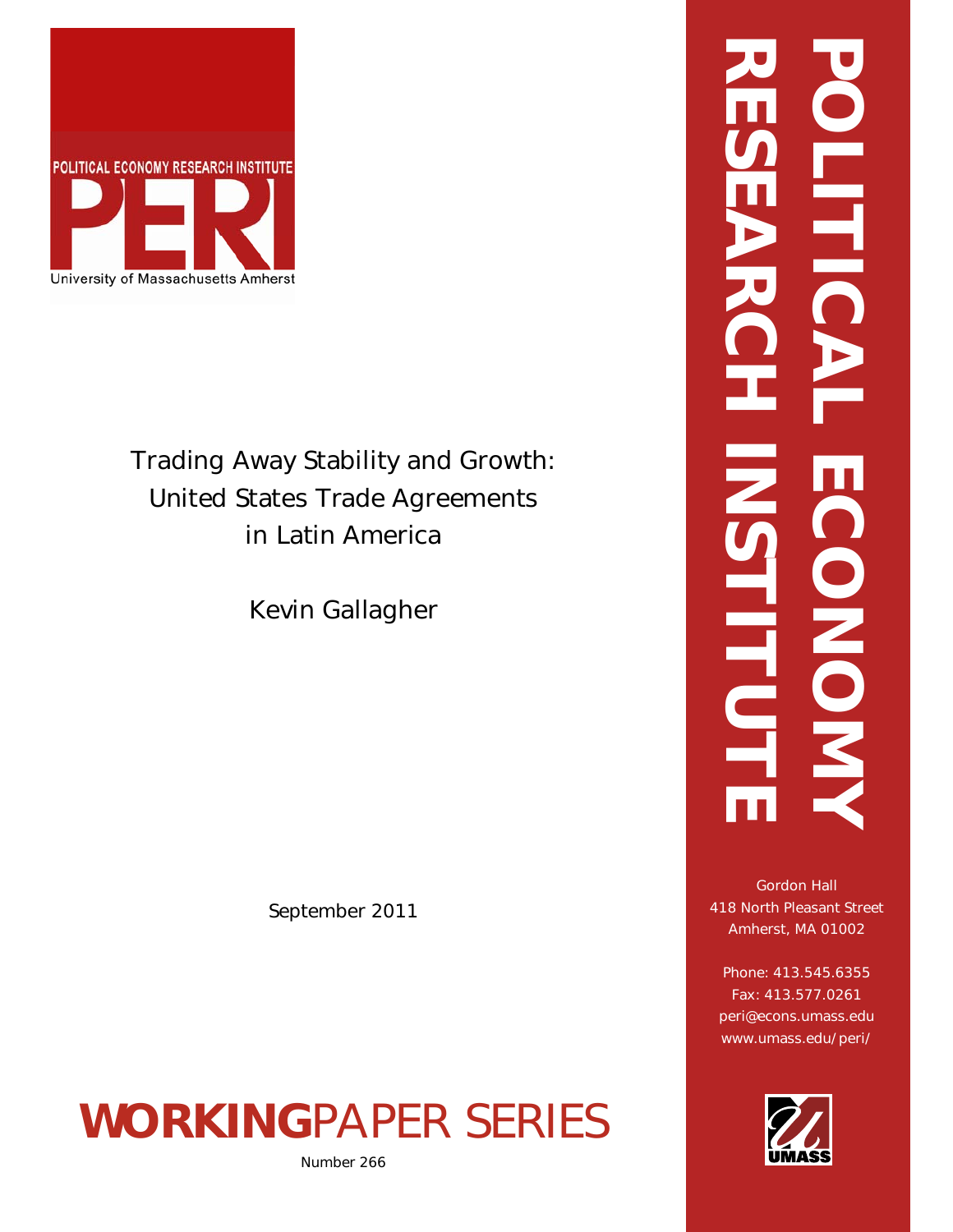# **Trading Away Stability and Growth: United States Trade Agreements in Latin America**  Kevin P. Gallagher<sup>1</sup>

# **Abstract**

<u>.</u>

Since the early 1990s Latin American nations have been signing trade treaties with the United States that have brought small gains and high costs. Pending deals between the United States and Colombia and the United States and Panama are no different. Each is based on the same template that has been the cornerstone of US trade policy since the North American Free Trade Agreement (NAFTA). This paper analyses general equilibrium estimates of the gains from trade from numerous Latin American-US free trade agreements (FTAs) from the 1990s to the present, and juxtaposes such gains with the fiscal and regulatory costs associated with those treaties. It is clear that these nations are signing deals where the net benefits are ambiguous at best. Indeed, estimates show that the US-Colombia trade treaty pending in the US Congress would yield negative net welfare benefits for Colombia, cost the Colombian government \$633 million in tariff revenue, and force Colombia to deregulate its financial and other sectors. The rest of the paper examines why Latin American nations would sign on to treaties that may not be in their interest. It is shown how many of the treaties signed are a result of asymmetric bargaining power between the US and a Latin American trading partner, a "race" to gain access to the US market before their competitors do, the dominance of right-

<sup>&</sup>lt;sup>1</sup> Kevin P. Gallagher is associate professor of international relations at Boston University and senior researcher at the Global Development and Environment Institute, Tufts University. This paper is an updated and expanded version of an article that first appeared as Gallagher, Kevin P, "Trading Away the Ladder? Trade Politics and Economic Development in the Americas," *New Political Economy* 13, 1, March 2008, 37 - 59.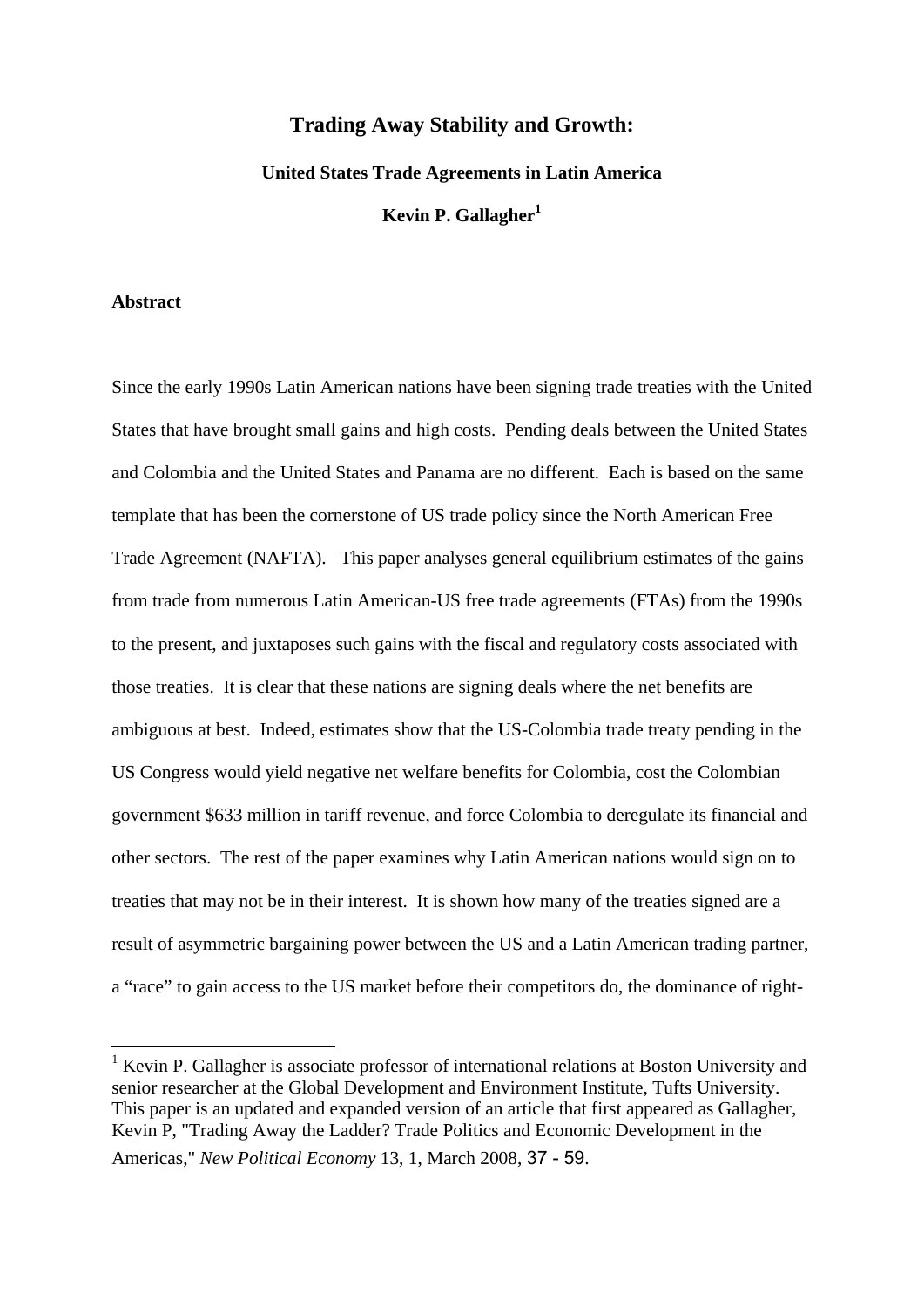wing political parties in Latin American countries at the time of negotiation, and a pervasiveness of "neo-liberal" ideas throughout elite decision-making circles throughout the nations that choose to sign treaties with the US.

# **Introduction**

Over the past 20 years many nations from Latin America and the Caribbean (LAC) have signed and ratified free trade agreements (FTAs) with the United States. These agreements lock-in and expand the preferential access to the US market that LAC nations have enjoyed for some time. In exchange for preferential access to the largest economy in the world, LAC nations have agreed to provisions regarding financial services, intellectual property, foreign investment and beyond that go far 'deeper' than commitments under the World Trade Organization (WTO). This paper builds on previous work (Gallagher, 2008; Thrasher and Gallagher, 2010) to examine the extent to which those deeper commitments curtail the ability of LAC nations to deploy adequate policies to diversify their economies for development.

The first section of the paper presents a theoretical framework regarding the political economy of signing US-style free trade agreements from a development perspective. Section two examines the extent to which recent treaties impact the ability of nations to deploy counter-cyclical and monetary policies. Section three discusses the extent to which these treaties grant sufficient policy space for industrial development. The final section summarizes the main arguments of the paper and raises some political economy questions regarding why LAC nations are willing to forego so much more policy space than those same nations are willing to accept at the WTO.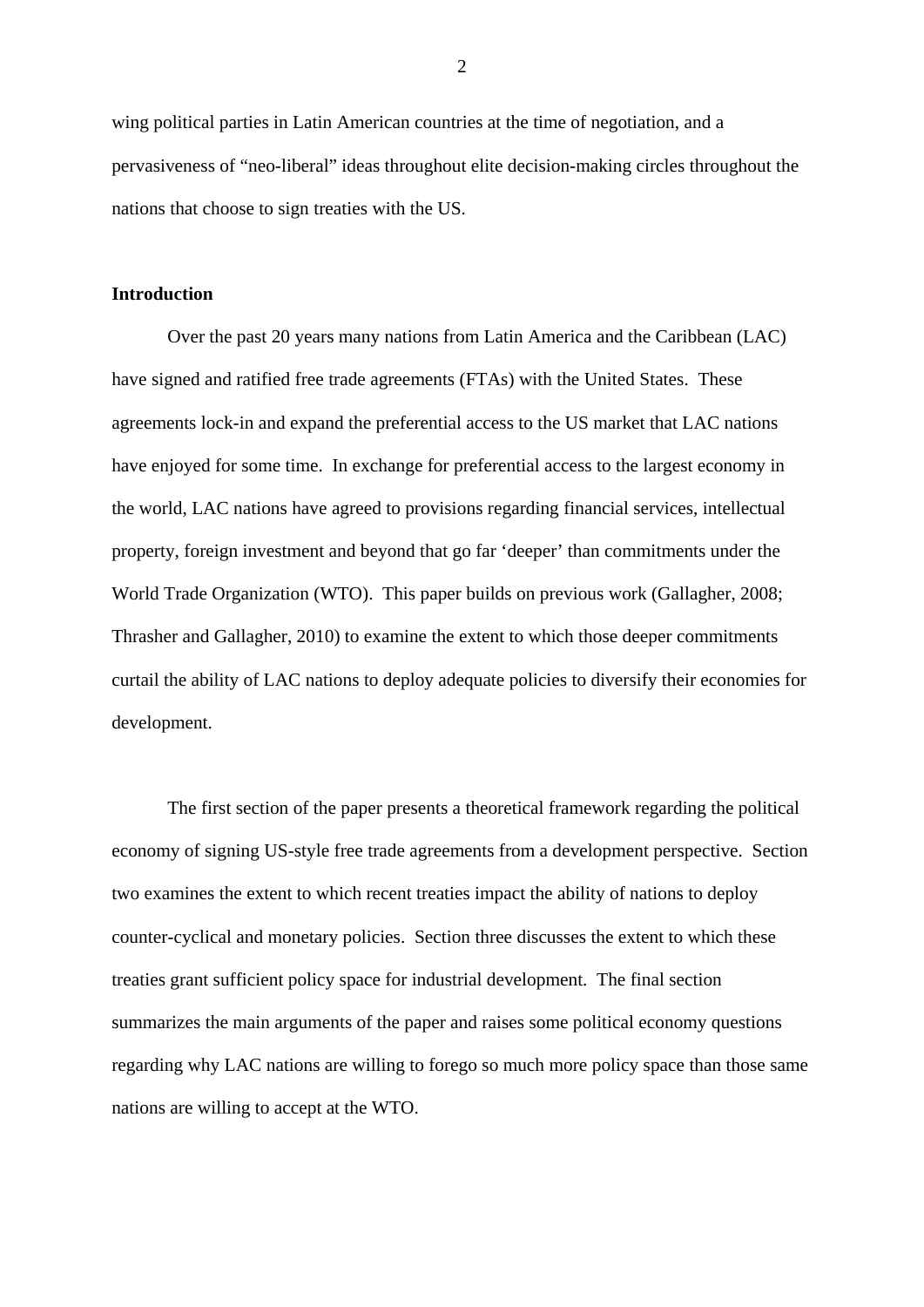# **I. Trade Politics and the Development Process**

The politics of trade in nations that still hope to 'catch-up' with higher income nations needs to be treated differently than the political economy of trade in the developed world. In most mainstream discussions, the political economy of trade is dominated by extensions of the Ricardian, Heckscher-Ohlin, and especially Stolper-Samuelson (S-S) models of trade, to the political realm. Such extensions are inadequate for analyzing countries in the development process because developing countries need to *change* the structure of their economies toward sectors where they do not yet enjoy a comparative advantage. Traditional economic and political analysis examines or assumes a situation whereby a nation seeks to improve prospects for sectors where it already has a comparative advantage. Any theoretical approach that starts from a static perspective then will be very limited.

Textbook neo-classical trade theory stresses the need to liberalize those sectors where a nation enjoys a comparative advantage-- in the present. Under a trade treaty, exports will expand in those sectors where a nation enjoys a comparative advantage. Extensions of S-S models refer to those sectors as the "winners." The "losers" are those domestic sectors that have to face import competition with trading partners that have a static comparative advantage in a given good at the time. The "winners" are obviously strong advocates for the treaty and the losers are more often than not, against. Most mainstream political analysis thus analyses how the winners politically organize in order to get a treaty passed—at both the international and domestic level. When the theory is taken at face value and the treaty does not pass, these analysts assume a collective action problem exists whereby the losses to the losers are seen to be highly concentrated but the gains to the winners are too dissipated (see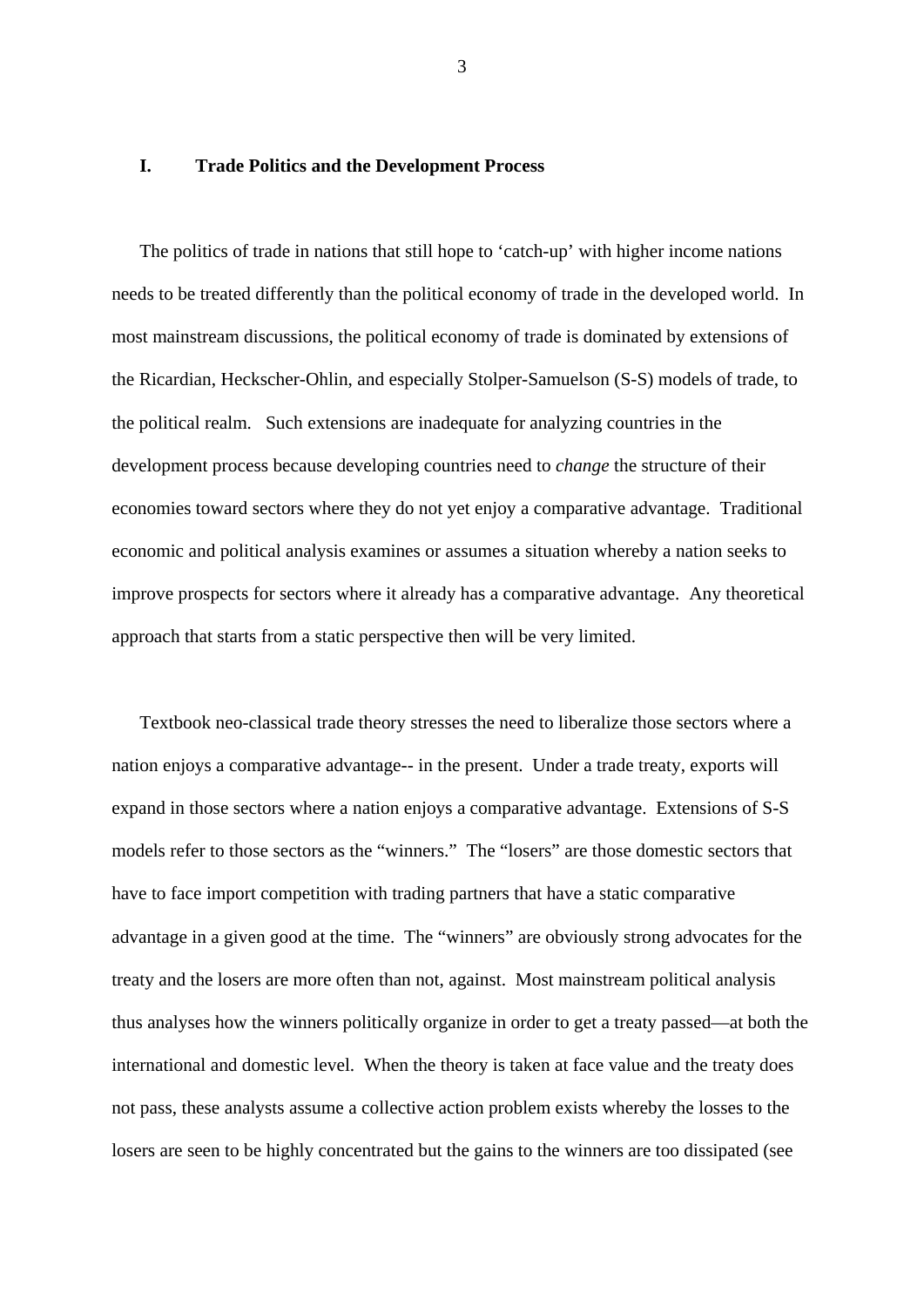Aggarwal et al, 2004). In addition to the producer surplus that could be gained through exporting new goods where the nation has a comparative advantage, consumers experience a welfare effect from cheaper imports. Yet a collective action problem exists because the consumer beneficiaries are too scattered to organize in their interest and thus a coalition among the consumer and producer beneficiaries is not strong enough to defeat the protectionists that do not want to face import competition.

 All this economic and political activity takes place in an assumed world where comparative advantages are static and that nations literally "enjoy" the comparative advantages they hold at the time of a trade negotiation. The process of economic development is to fundamentally change the structure of an economy from one based largely on a handful of primary products to a more diversified economy that can be competitive in a variety of commodities as well as in industry and the newly dynamic services sector. That means that a nation wishes to develop new comparative advantages in the future. There is a long history of theoretical perspectives on diversification or building dynamic comparative advantage that is much too vast to cover here (see Ocampo et al, 2009; Lall, 2005, and Jomo, 2005). What is common throughout this literature is the need for the state to play a role in economic diversification because the market will not automatically bring about such diversification.

 There are thus at least three key issues that need to be overcome in such a context. First, nations have to make a "choice" between static and dynamic development when considering trade negotiations. Second, domestic politics in the developing country will tend to favor the choice of a trade treaty because the winners of a dynamic approach are by definition politically active and powerful in the future, not the present when the negotiations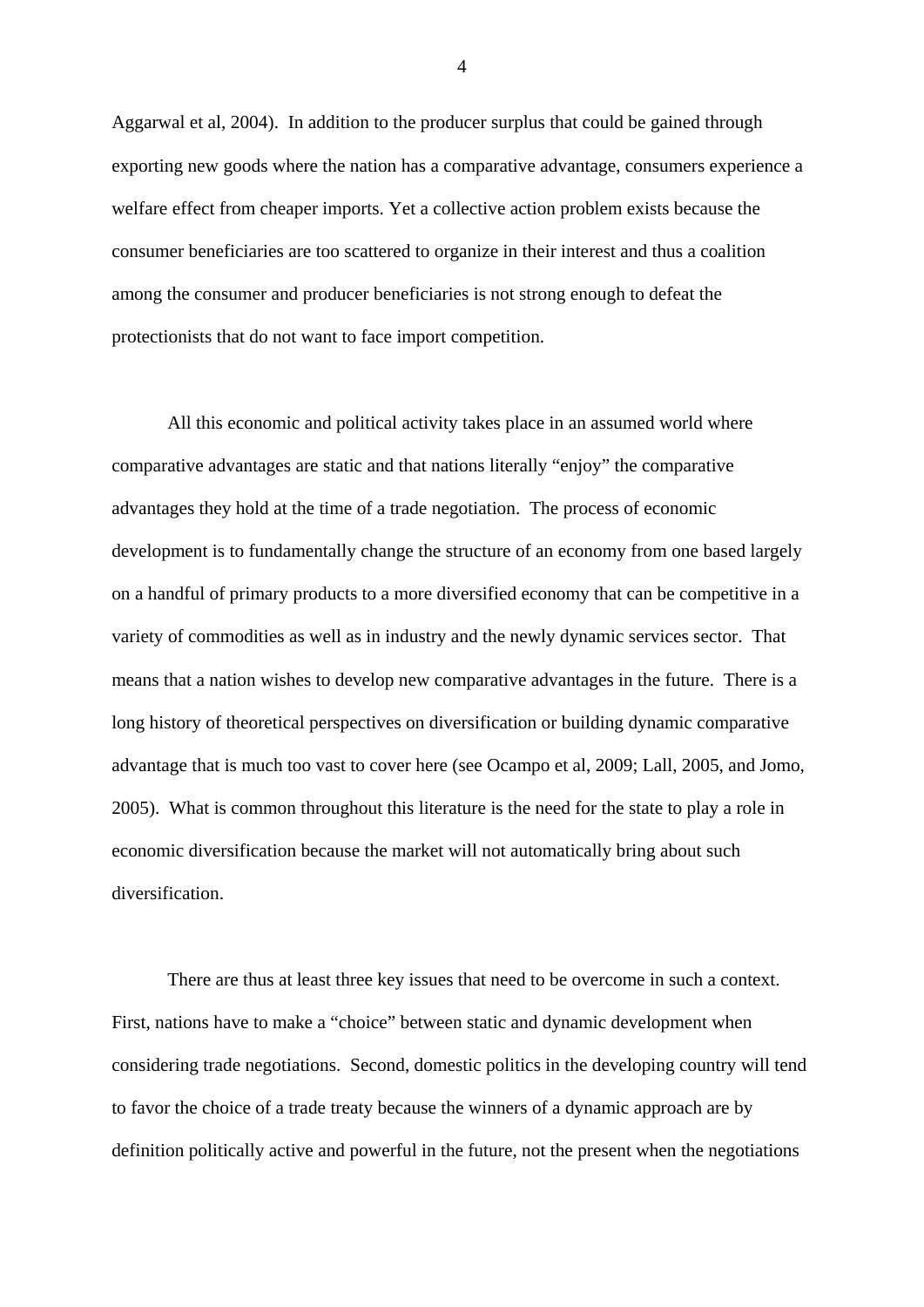will take place. Third, if a treaty is signed it may constrain the ability of a developing nation to deploy policies for dynamism.

 Equation one (1) exhibits the "choice" that developing countries face. A nation can choose to liberalize in the present with the hope that such a path will bring growth. A nation can choose to put in place policies for industrial development and diversification that might bring more sustained growth in the future. Each path is rife with risk. Choosing static comparative advantage can be risky because the terms of trade for that particular export basket may deteriorate over time, be subject to unstable price volatility, may trigger "dutch disease", or be in sectors that are depletable (or substitutable) over time or where ecological factors limit its long run use. The dynamic path is also highly uncertain, because it has to outweigh the net present value of the opportunity cost of foregoing the static comparative advantage AND be successful in the sense that it overcomes numerous political economy obstacles (rent seeking, picking winners, reciprocal control mechanisms, etc) in order to actually develop the productive capabilities to be competitive.

$$
(\Pr[CA_{i_xt_0}]) \le NPV(\Pr[CA_{i_yt_{55}}]) + NPV(\frac{(\Pr[CA_{i_xt_0}])}{NPV(\Pr[CA_{i_yt_{55}}])})_{t_{0-35}})
$$
\n(1)

Put formally, a nation may picture its prospects as weighing the probability (Pr) of realizing gains from trading in a sector (i) where it currently ("T" subscript zero) enjoys a comparative advantage (CA) versus the net present value of the probability of realizing a comparative advantage in a more dynamic sector in the future (say 35 years later) in addition to the opportunity costs of foregoing the free trade (left hand term) during the entire period.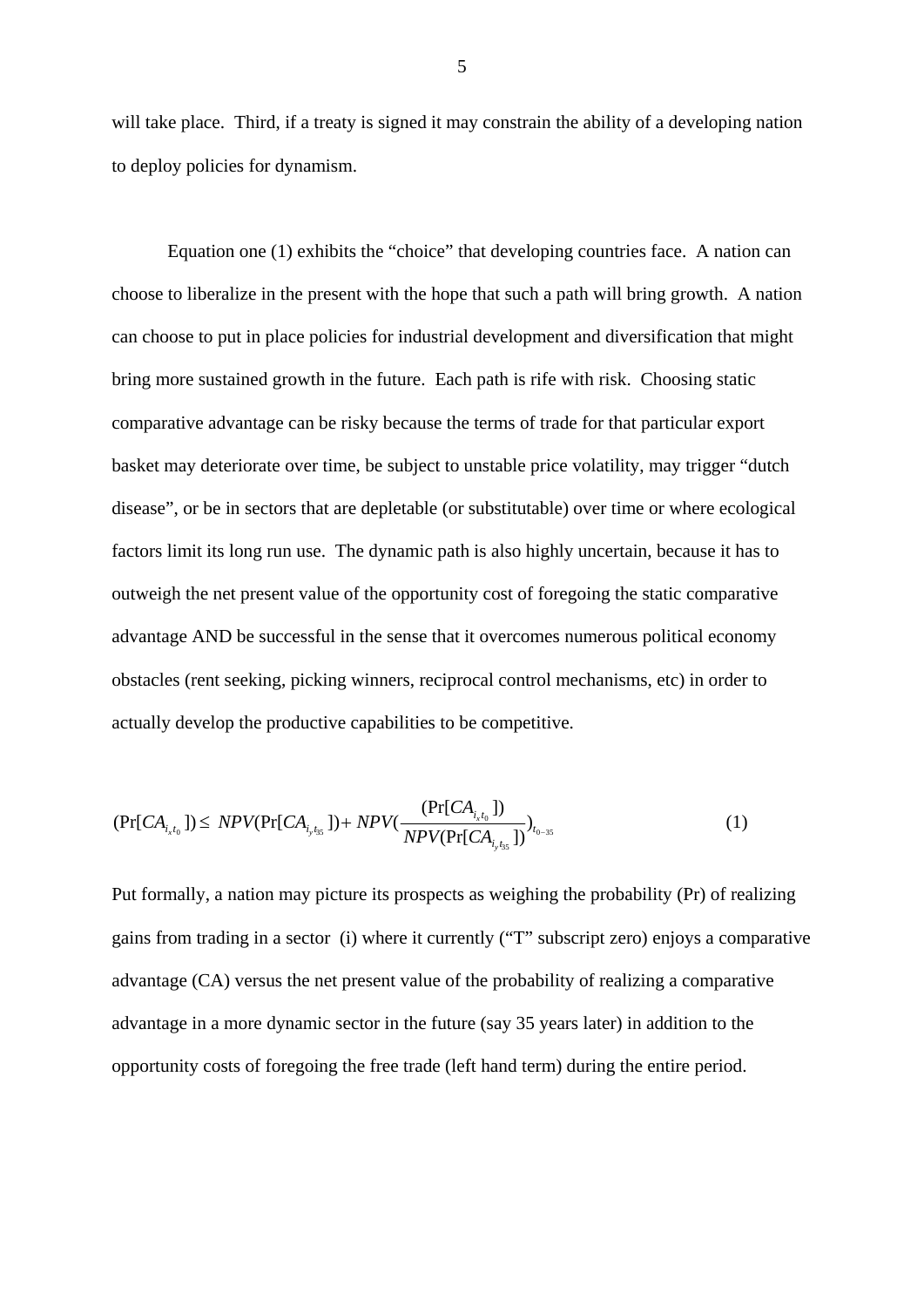During trade negotiations between a (highly) developed nation such as the US, and LAC nations still seeking to industrialize, the US seeks to solidify its current comparative advantages in high-tech manufacturing, services, and (artificially so) in agriculture by securing more market access in LAC for those goods and "protecting" that access through further regulations (in the treaty) on intellectual property, investment rules, services regulation, and more. Those sectors in the US are highly organized politically and can overcome collective action problems by spending enormous amounts of time and resources on campaigns to convince citizens of the benefits of a treaty tilted in the favor of US interests (Mayer, 1998).<sup>2</sup>

 When a less developed country hoping to build dynamic comparative advantage enters a negotiation with a higher income nation like the US, one would think there is cause for concern. A trade treaty that grants market access to the US for the sectors listed above would render the corresponding sectors "losers" that could never compete with their US counterparts. Combining the collective action idea with the dynamics of development then, one needs to think of collective action issues over time. The short-term winners (owners of primary commodities or light manufacturing) are highly concentrated and lobby hard for a government to pursue an agreement with the US and to ratify it at home when signed. But the longer run winners (those sectors that will be dynamic in the future, and future consumers) are by their very nature weak, dissipated, or even non-existent in the short term in the sense of their ability to participate in current politics and are thus the "losers" of a trade treaty.

1

<sup>&</sup>lt;sup>2</sup> Political scientists also focus heavily on 'realist' and "constructivist" theories to explain trade politics. Often in rich nations, as Mayer (1998) shows, "winning" interests align with political actors concerned with US power (realism) and evoke "symbolism" to help win votes in public (constructivism).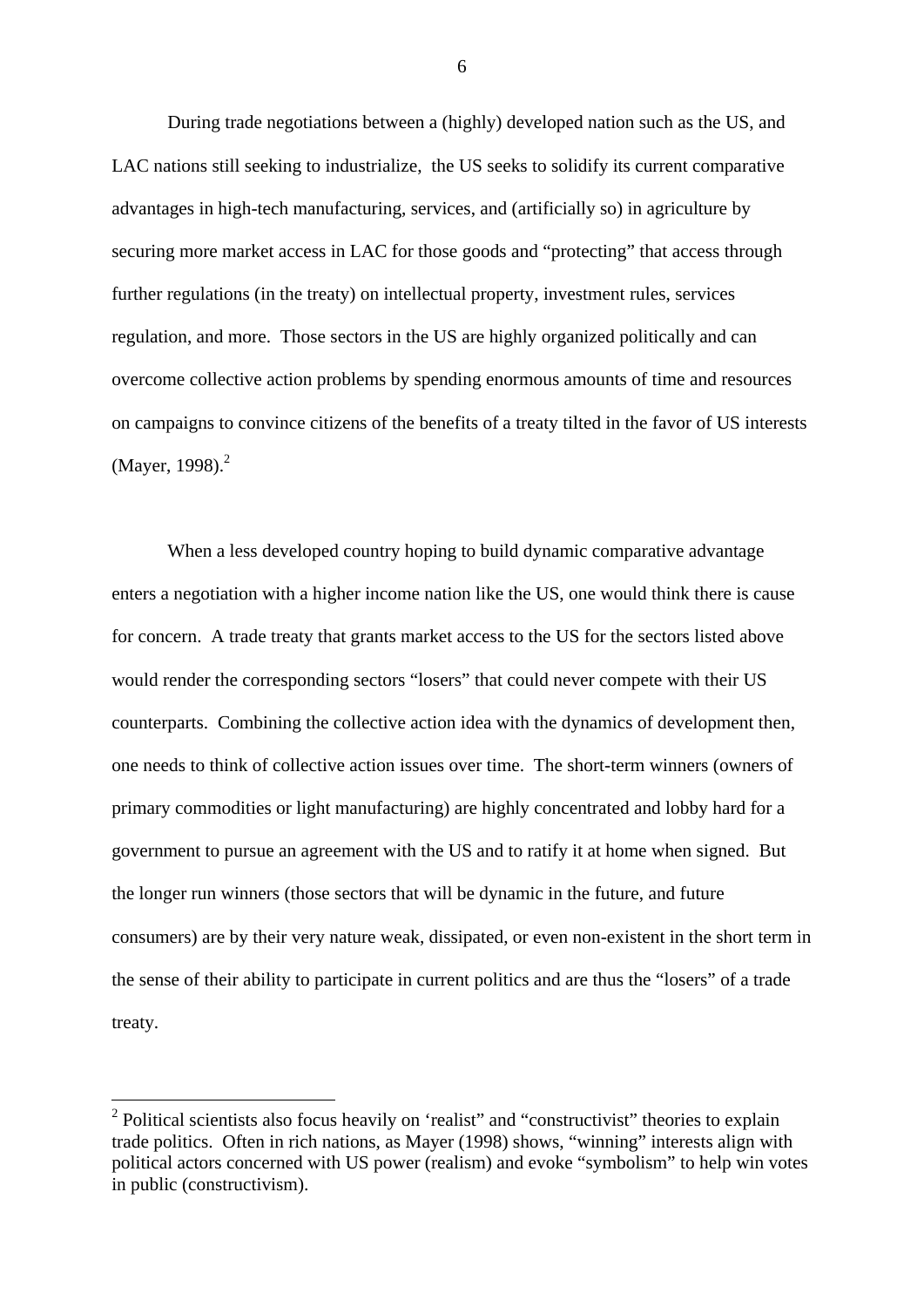A short illustrative example may be helpful. If the United States and South Korea entered into negotiations in 1970, South Korea would probably have a comparative advantage in rice, and the United States would probably have had a comparative advantage in cars. From a static perspective one would expect South Korean rice producers pushing for the deal, as well as US carmakers. South Korean automakers and US rice growers were probably less keen on the idea. Simple calculations however, could show that in a static sense that the gains to the rice growers would outweigh the losses to the South Korean auto sector. Fast forward 30 years later and in actual negotiations between these two countries South Korea wants to protect its rice sector and the US wants to protect its car sector. In South Korea's case they deployed a blend of industrial policies to develop a world class auto sector (Amsden, 2001). In 1970 that sector, though formidably strong in 2010, did not exist or was too fledgling to be politically active. If South Korea had signed an agreement in 1970 they might not have an auto sector now. Implicitly, South Korea decided that it would incur sometimes heavy costs of waiting to climb the technology ladder. As the equation above implies, South Korea had to put together the capabilities to develop an auto sector, beating the odds to have a comparative advantage. For those 35 years they had to forego some growth that would have occurred when they were trying to develop the auto sector. They could have both exported more rice and imported better cars during that whole period. South Korea chose not to do that, overcoming the collective action problem that the political forces supporting long-run productive capacities were not as strong. South Korea's 2010 growth dynamics are greatly benefited from having industrial shipping, auto, and other high –value added sectors.

 Trade treaties with nations still needing to develop comparative advantages add yet another obstacle for nations hoping to diversify for development. In the last section of the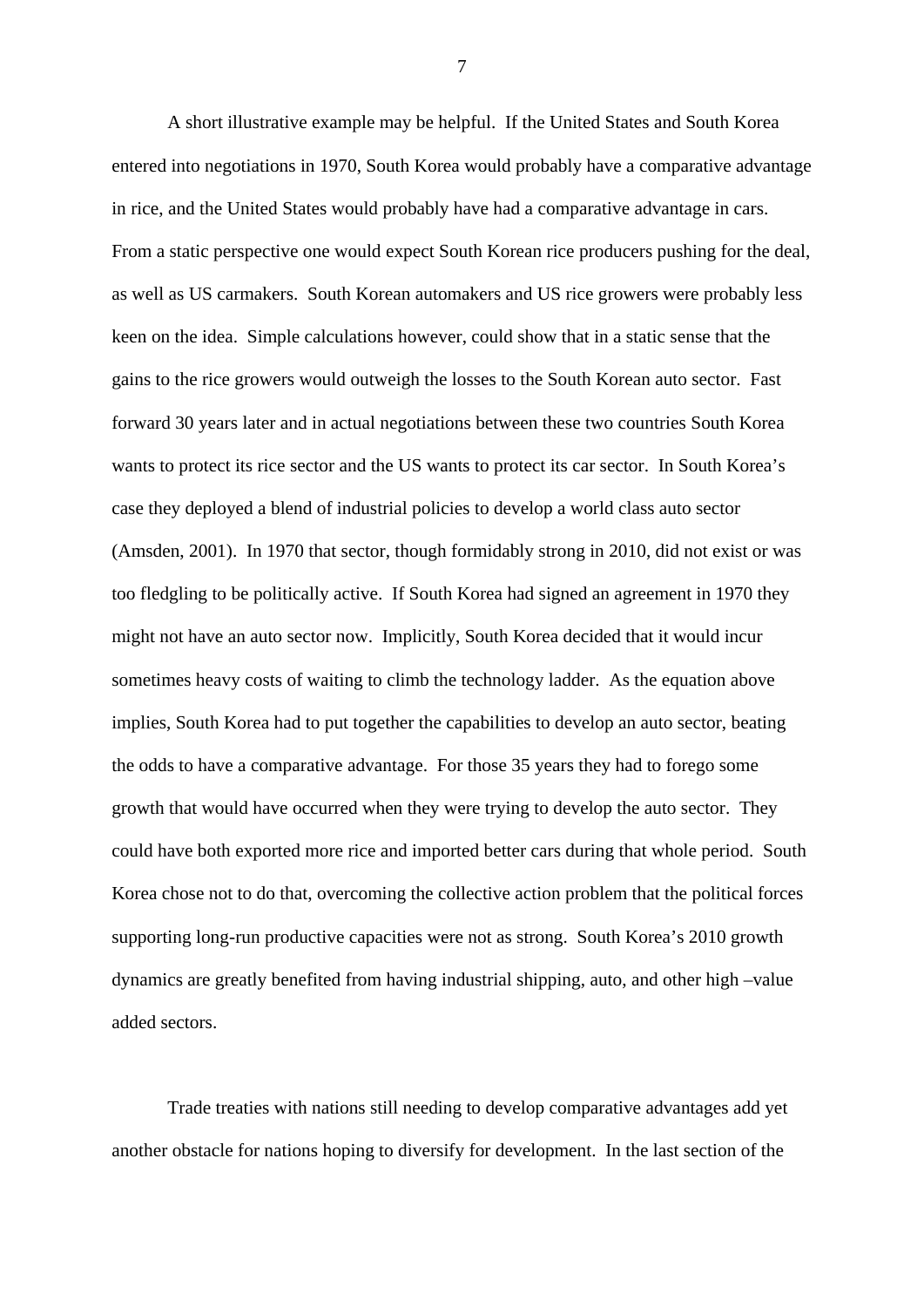paper I examine how the problems of assuming static comparative advantage and collective action problems interact with other political forces to (partly) explain why LAC continue to sign treaties with the US that may not be in the interest of long run growth in LAC.

# **II. Macro Impacts of FTAs in the Americas: Stability and Growth**

Over the past two decades there has been a six-fold increase in the number of FTAs in the world economy. Nowhere has this proliferation been more prevalent than in Latin America (LAC), where 33 of the 39 countries belong to at least one FTA (World Bank, 2005). Figure 1 depicts what has been termed the "spaghetti bowl" of FTAs in the region—a tangled web of trade agreements like none other in the world. This part of the paper shows that the gains from these agreements have been relatively small, and they may trigger more macroeconomic instability.

Spearheading a great deal of the recent wave of FTAs in the region have been agreements with the United States. At this writing, the US has completed agreements (though not always ratified) with Chile, Colombia, Costa Rica, Dominican Republic, El Salvador, Guatemala, Honduras, Mexico, Nicaragua, Panama, and Peru. Discussions for a Free Trade Area of the Americas (FTAA) commenced in 1993 and included all LAC nations except for Cuba. These discussions have been put on hold and perhaps even put away forever.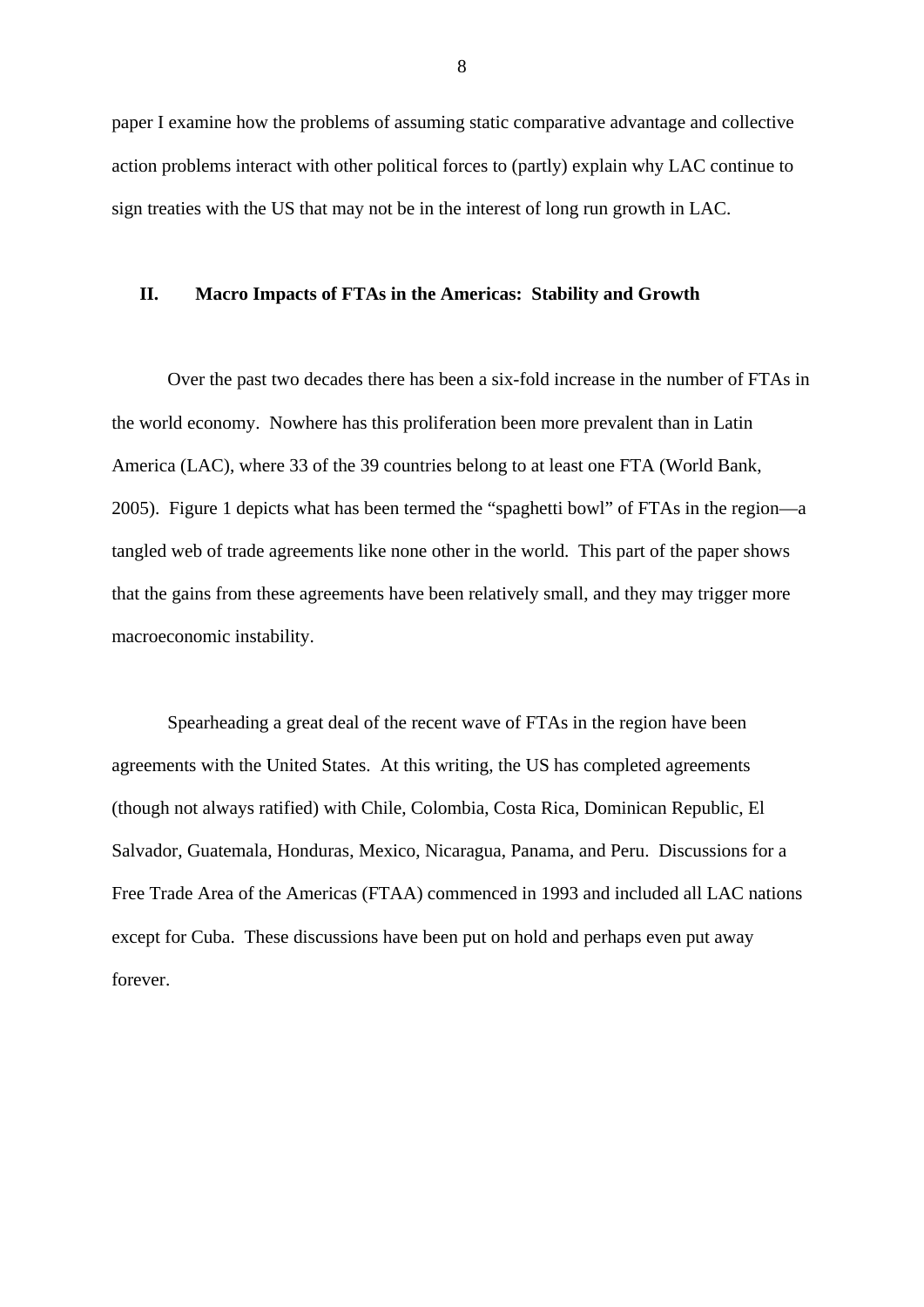

# **Figure 1: The "Spaghetti Bowl" of FTAs in the Western Hemisphere**

This section of the paper shows that by all accounts the economic gains from FTAs in LAC are smaller than if LAC pursued global trade liberalization under the WTO. Moreover, it shows that the agreements will bring small gains in terms of growth, worsen current account positions, deplete tariff revenue, appreciate the exchange rate, and worsen the terms of trade for LAC nations. Finally, it will be shown that measures such as prudential capital controls that can be used to buffer some of these negative effects are not permitted under US trade deals.

Most estimates of the gains from trade come from the computable equilibrium (CGE) models. The most recent and well-known CGE estimates of the gains from FTAs have been calculated by the World Bank and published in *Global Economic Prospects, 2005*. In that report the Bank's CGE projections use a 2001 base year and perform an experiment where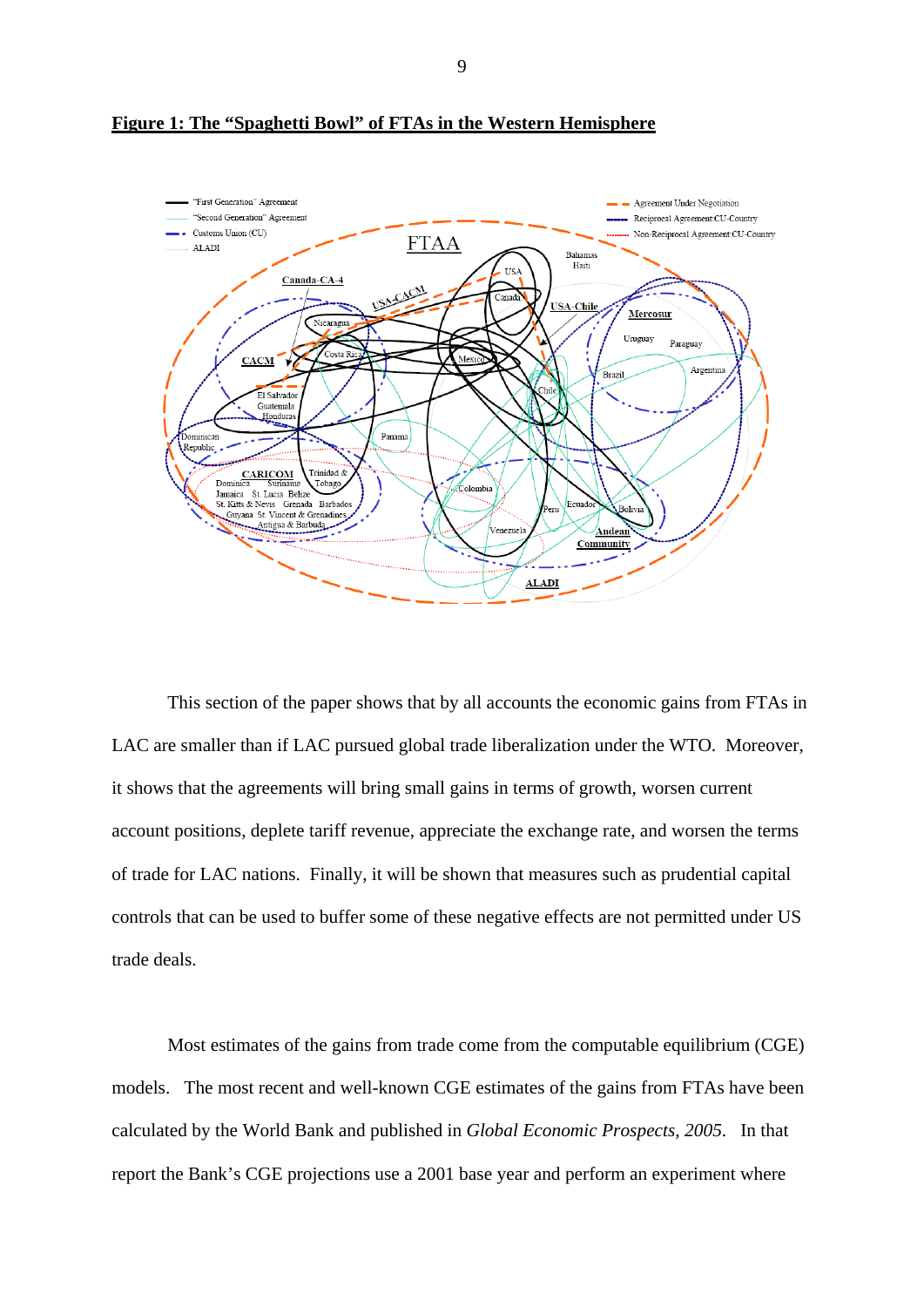they simulate changes in economies in 2001 without trade policy changes and then with trade policy proposals at the global and regional levels. The results of these exercises are presented in Table 1 and show that in all scenarios developed countries stand to gain the majority of benefits and that global trade negotiations result in the largest gains for developing countries.

# **Table 1**

|                                                   | <b>Global trade</b> | <b>RTAs with</b><br>Large<br><b>Countries</b> | <b>RTAs without</b><br>Large<br><b>Countries</b> | Global trade | <b>RTAs with</b><br>Large<br><b>Countries</b> | <b>RTAs</b><br>without<br>Large<br><b>Countries</b> |
|---------------------------------------------------|---------------------|-----------------------------------------------|--------------------------------------------------|--------------|-----------------------------------------------|-----------------------------------------------------|
|                                                   | \$ billions         |                                               |                                                  |              | percent                                       |                                                     |
| <b>United States</b>                              | 24.9                | 32.3                                          | 10.7                                             | 0.2          | 0.3                                           | 0.1                                                 |
| <b>Brazil</b>                                     | 8                   | 1.5                                           | $-1.7$                                           | 1.4          | 0.3                                           | $-0.3$                                              |
| <b>Mexico</b><br><b>Rest of LAC</b>               | 0.3<br>16.3         | $-1.5$<br>0.9                                 | $-1.3$<br>6.4                                    | 0<br>1.6     | $-0.2$<br>0.1                                 | $-0.2$<br>0.6                                       |
| <b>Developing Countries</b><br><b>World Total</b> | 108.8<br>263.3      | $-21.5$<br>112                                | $-6.6$<br>40.3                                   | 1.2<br>0.8   | 0<br>0.3                                      | $-0.1$<br>0.1                                       |

#### **Benefits of Global versus Regional Trade Agreements for the Americas**

Source: World Bank, Global Economic Prospects, 2005; Table 6.2

 In this table the estimates for "global trade" in columns 1 and 4 are a scenario of full global merchandise trade liberalization in all nations of the world. In other words all nations fully liberalize trade among all fellow WTO members. In columns 2 and 4 "FTAs with Large Countries" estimate the benefits of all developing countries signing independent agreements with the United States, EU, Japan, and Canada. "FTAs without Large Countries" in columns 3 and 6 present simulations based on the assumption that all but the large developing countries are signing bilateral agreements with the major developed nations listed above. The excluded countries are Brazil, China, India, Mexico, and Russia.

 Under full global trade liberalization the World Bank estimates that the gains from trade would be \$263.2 billion or a one time increase of global GDP of 0.8 percent in 2015.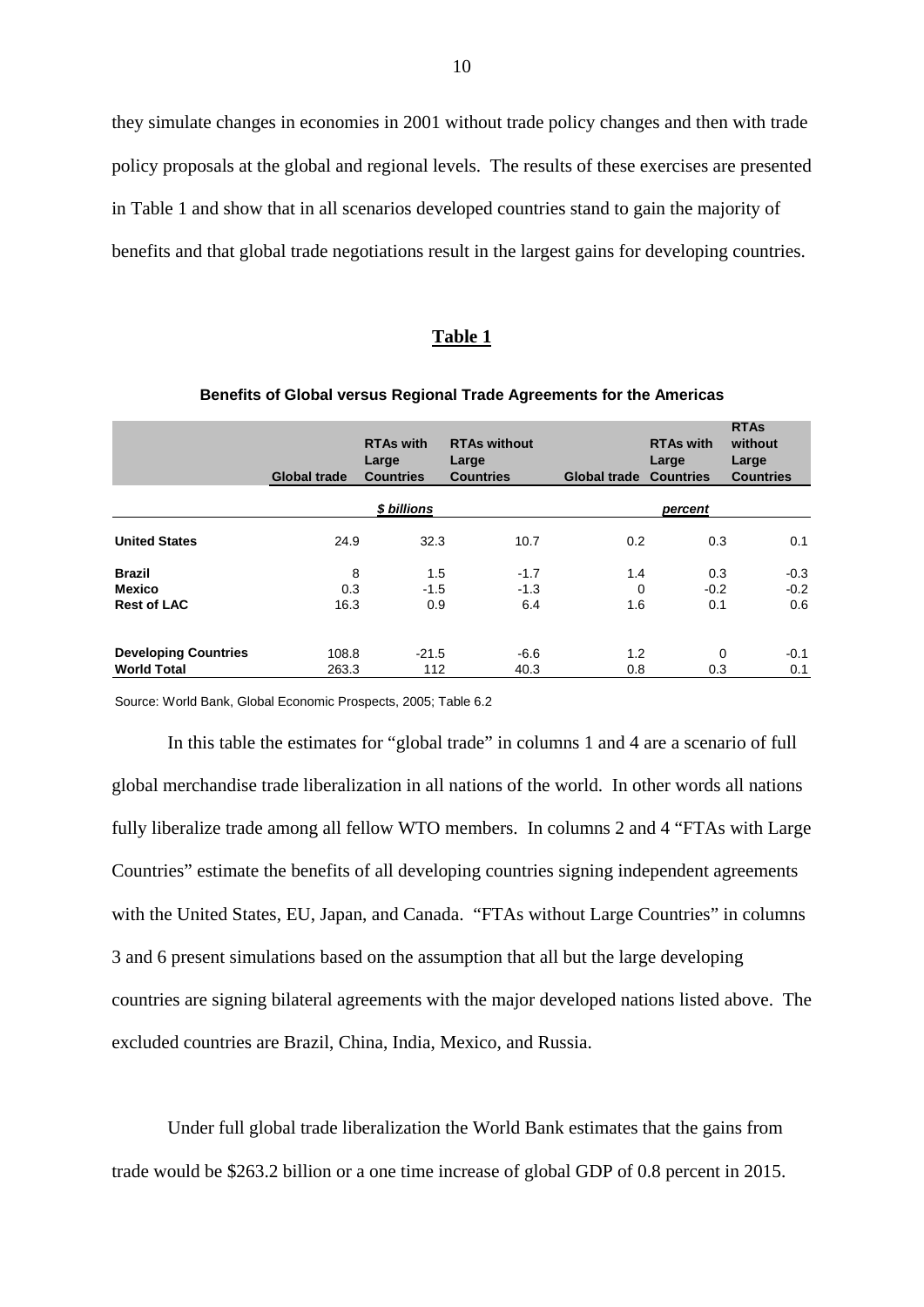More than half of those gains go to developed countries, and LAC would receive \$24.6 billion. It should be noted that the gains from global trade liberalization are relatively small at this point for developing nations, but even smaller under FTAs. Under both the FTA scenarios developing countries stand to lose, \$21.5 billion and \$6.6 billion respectively. If LAC signed FTAs with all of the large developed and developing countries the gains would be merely \$900 million. If they signed FTAs with developed countries without the large developing countries participating the LAC gains would be \$3.4 billion. In other words, the benefits of FTAs for LAC countries would range from four tenths of one cent per day in 2015, to one and three-quarters cents per day in 2015. That is for the countries that gain. However, as can be seen by the single country estimates that are available, Mexico and Brazil could be losers under these scenarios.

 Table 2 presents recent estimates regarding US treaties with various LAC nations. In these cases we can see that the welfare gains are very small (and sometimes negative).

# **Table 2**

|                    | <b>Welfare Gain*</b>       | <b>Tariff Losses</b> |
|--------------------|----------------------------|----------------------|
|                    | (Millions of 2004 Dollars) |                      |
|                    |                            |                      |
| Country            |                            |                      |
|                    |                            |                      |
|                    |                            |                      |
| Colombia           | $-163$                     | 633                  |
| Peru               | -43                        | 195                  |
| Costa Rica         | 201                        | 115                  |
| <b>El Salvador</b> | 171                        | 82                   |
| Guatemala          | 296                        | 178                  |
| <b>Honduras</b>    | 80                         | 80                   |
| Nicaragua          | 48                         | 21                   |
| Total              | 590                        | 1,304                |

### **Welfare Benefits vs. Tariff Losses**

\* For CAFTA countries: Hilaire, Alvin and Yongzheng Yang (2004), "The United States and the New Regionalism," IMF Working Paper WP/03/206, p19

\* For Colombia and Peru: Duran Lima, Jose, Carlos J. de Miquel and Andres R Schuschny (2007), "Trade Agreements by Colombia, Ecuador, and Peru with the United States: Effects on Trade, Production, and Welfare, p88.

\*\*For tariff losses: Tanzi, Vito, Alberto Barreix, and Luiz Vella (2008), Taxation and Latin American Integration, IADB, p 34.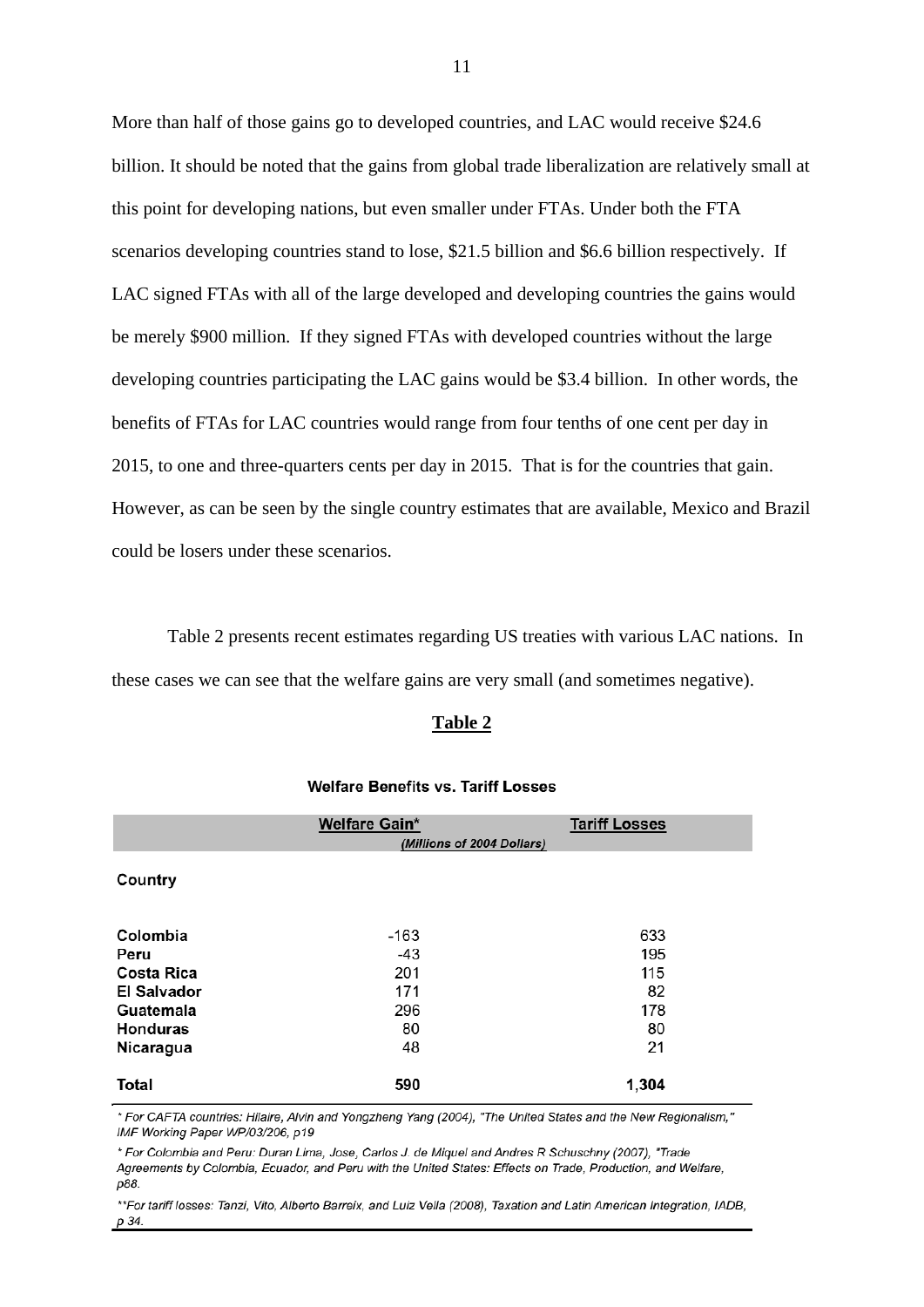The third column of the table exhibits that tariff losses are estimated to be \$1.3 billion for these nations. As Paus and Abhuggatas in this volume show, tariffs as percent of tax revenue are on average 10 percent for LAC. These losses cited above represent a loss of 10- 23 percent of tariff revenue. This is no small amount in the wake of the financial crisis where funds are needed to put in place counter-cyclical macroeconomic policy.

 In a study for the Inter-American Development Bank, Giordano and co-authors (2010), these treaties are also expected to worsen current account balances and exchange rate positions. According to these authors, GDP is expected to increase by one half of one percent due to the treaty, while imports increase more than exports (thus accounting for most of the gains as consumer surplus gains), the exchange rate appreciates, and terms of trade worsen.

All US treaties also prohibit the use of capital controls as prudential measures to cool exchange rate appreciation and to remedy balance of payments problems. The free transfer of funds to and from the US is a core principle of US BITS and FTAs, as well as those of most other capital exporting countries. When a host nation violates that principle, or if capital transfers violate the other principles, a nation Argentina, after its crisis in 2001-02 was subject to numerous such claims in the hundreds of millions of dollars.

Of all the treaties the US has signed there is only one clear exception to this rule, the balance-of-payments exception found in NAFTA. Article 2014(1) can be invoked when the host state "experience serious balance of payments difficulties, or the threat thereof." Like similar exceptions at the WTO and OECD, use of the exception must be temporary, non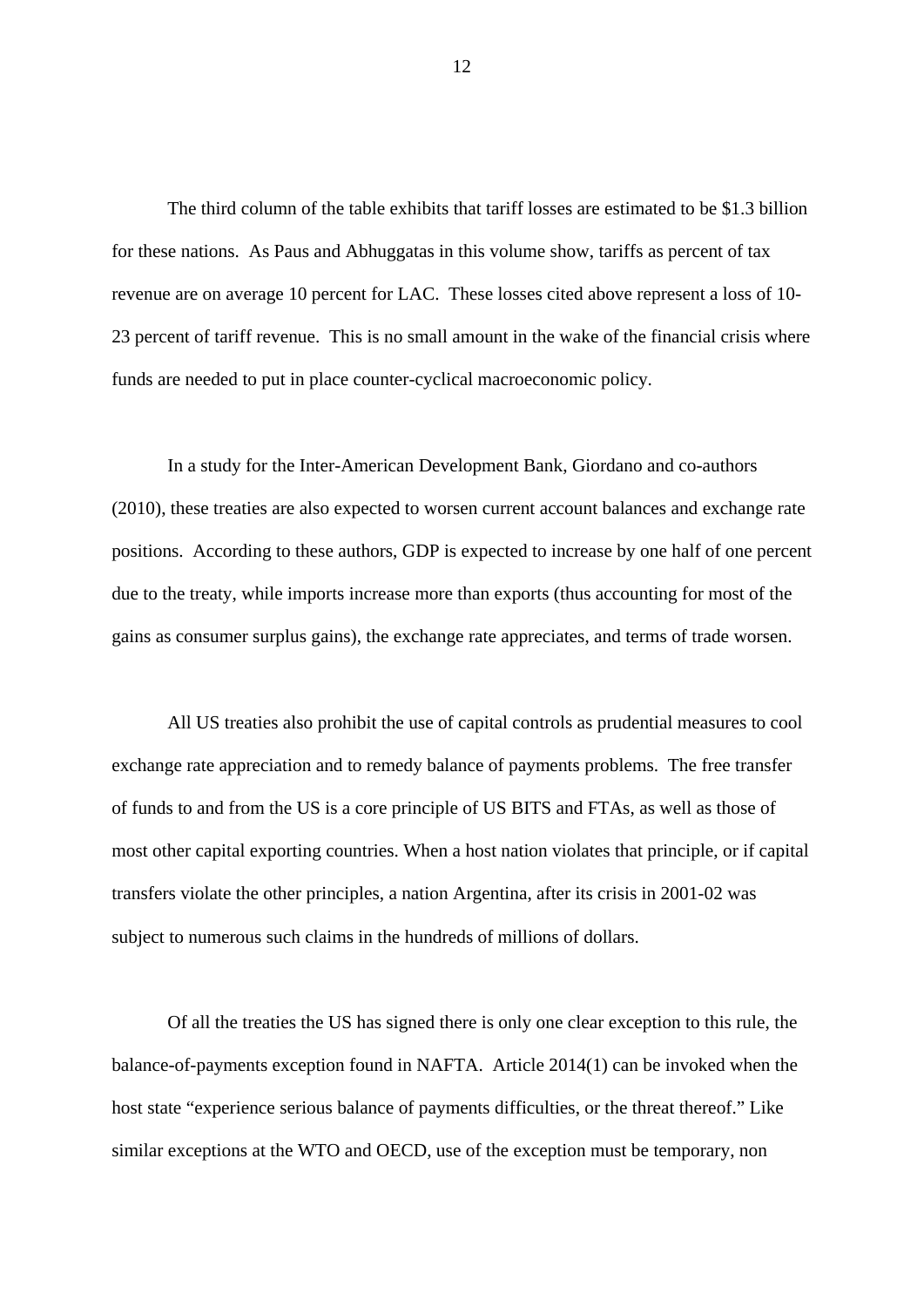discriminatory, and be consistent to the IMF Articles of Agreement (thus capital controls can only be aimed at capital account transactions unless approved by the IMF).

Chile is a nation that has deployed capital controls to some success. The US negotiated FTAs with Chile and Singapore (who had also used capital controls in the wake of the 1997 Asian crisis) at the turn of the century, both went into force in 2004. The limits in the US model on capital controls became major sticking points for both Chile and Singapore. In fact, during the negotiations with Chile, USTR head Robert Zoellick had to intervene with the Finance Minister of Chile to salvage the negotiations over this issue. During those negotiations the US negotiated a "compromise" that, with some variation, has been used in agreements with Singapore, Peru, and Colombia. Interestingly however, it has not become a matter of practice. Such a cooling off period was not included in the 2004 Model BIT nor the FTAs with DR-CAFTA, Panama, and others.

The compromise has since become known as the 'cooling off' provision whereby the US cannot file a claim as in violation of the investment provisions until a period of one-year after the provision has been deployed. The cooling off periods are illustrated in an Annex to the agreements. The rationale would be that the host nation may need to address or stem a financial crisis and that the nation should not be subject to claims in the middle of such action. However, and this is important, the cool off period allows a foreign investor to sue for damages related to capital controls that were deployed during the cool off year, but cannot file the claim until after that year. To be clear, an investor has to wait one year to file a claim related to capital controls to prevent and mitigate crises, but that claim can be for a measure taken during the cooling off year (Hornbeck 2003).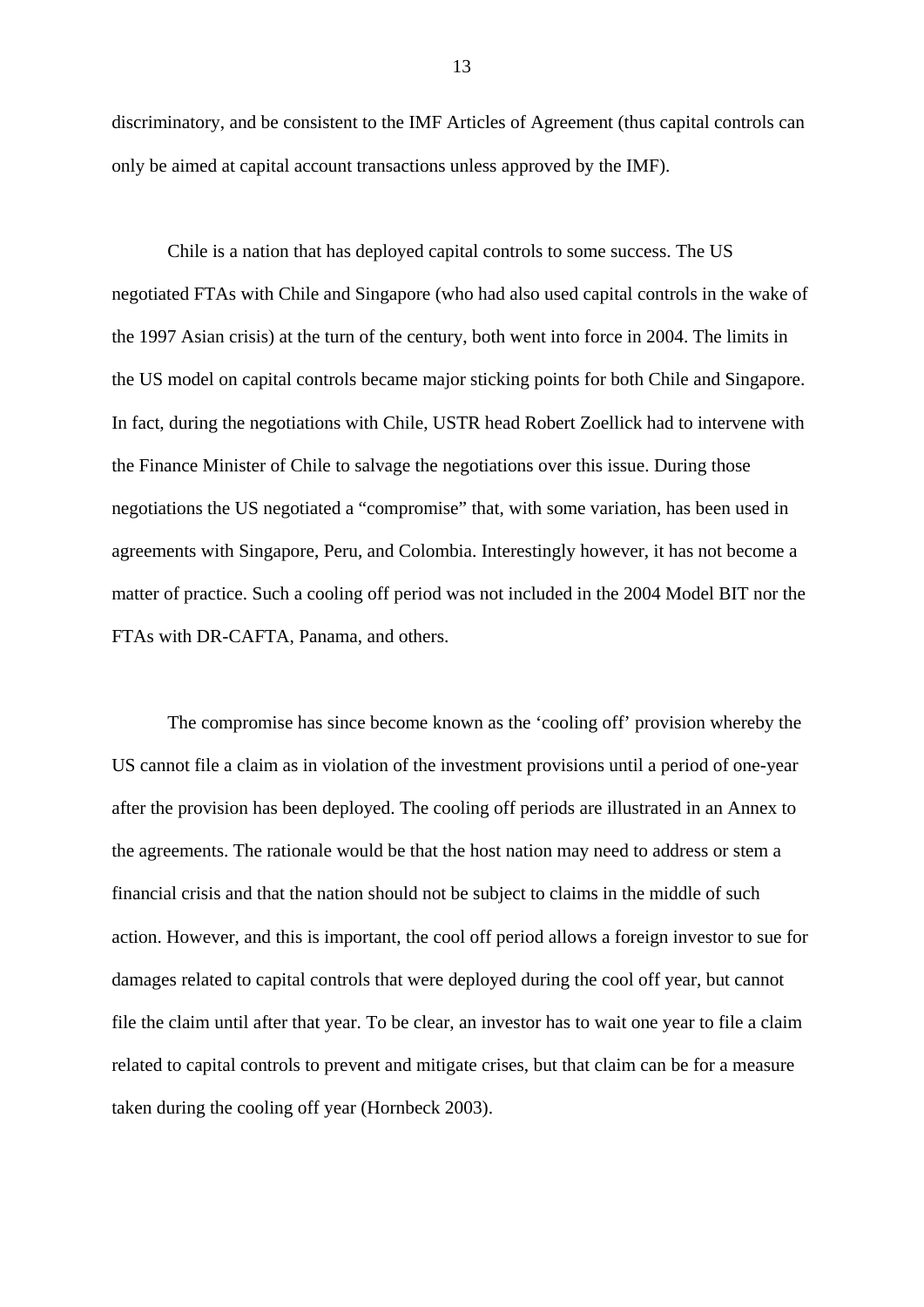It should also be noted that these provisions are not mutual. The cooling off period is only for investors suing "a Party other than the United States." Finally, the Annexes agree that once the claim is brought, only "actual reduction of the value of the transfer" counts as a loss. Loss of profits, loss of business, and other similar consequential or incidental damages cannot be recovered. All of these agreements include some exceptions to the Annex, instances where the cooling off period and limitation on damages does not apply: payments on current transactions, on transfers associated with equity investments, and loan or bond payments.

# **III. The Microeconomic Costs of FTAs with the US: Endogenous Productive Capacity**

Economic theory states that when the market fails, policy instruments should be deployed to correct the distortions created by private markets (Lipsey and Lancaster, 1956). This theory is referred to as the "second best" theory, and states that government policy can offset market failures. Economists have also argued that the WTO has focused on reducing tariff rates, rather than economic distortions—reducing rates can simply maintain existing distortions and even exacerbate such distortions (Kowalcyk, 1989; Kowalcyk, 2002). In such an environment, some development economists call for government intervention used in a careful manner are one of a myriad tools that can work as second best solution to the distortions occurring through trade liberalization. Indeed, in an environment rife with market failure it has been argued that it is the role of government to precisely "get the prices wrong" in the short and intermediate term to combat the fact that late industrializing countries would not be able to advance given present market structures. In other words, market failures send the wrong signals to firms in developing countries and have to be combated with market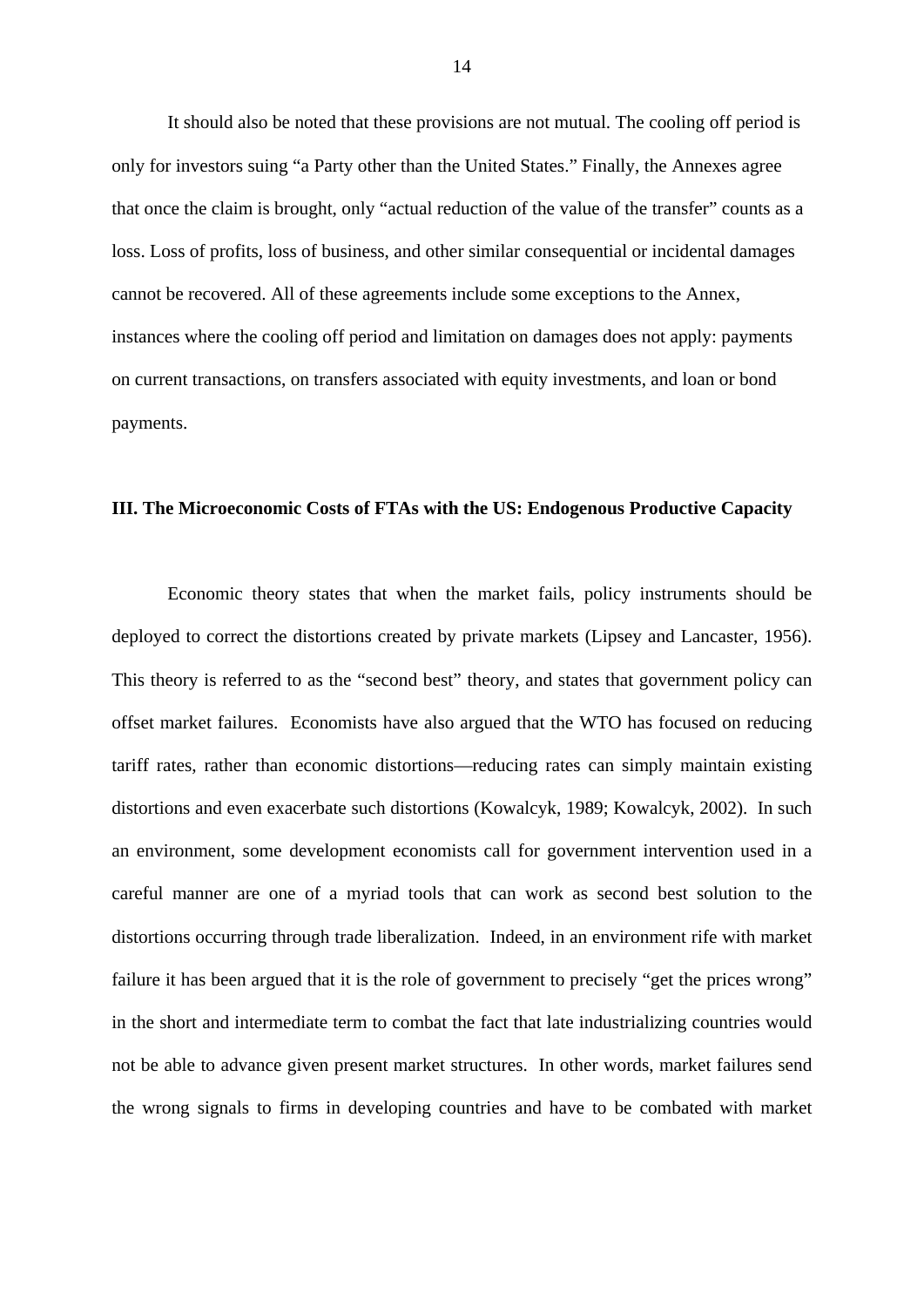failures themselves in order to set a new equilibrium (Amsden, 1992; Chang, 2003, Rodrik, 2005).

 Table 3 exhibits the core policies used by developed and developing countries to correct for market failures and jump start development. It should be noted that LAC's record with these types of policies was weaker relative to other nations that used them. Per capita growth rates when experimenting with such policy in the 1970s for instance were 3.3 percent annually in LAC compared to 5.2 percent in East Asia. Relative to their performance under the neoliberal period however, no country except Chile has had a faster growth rate since 1980 then during the period 1950 to 1980.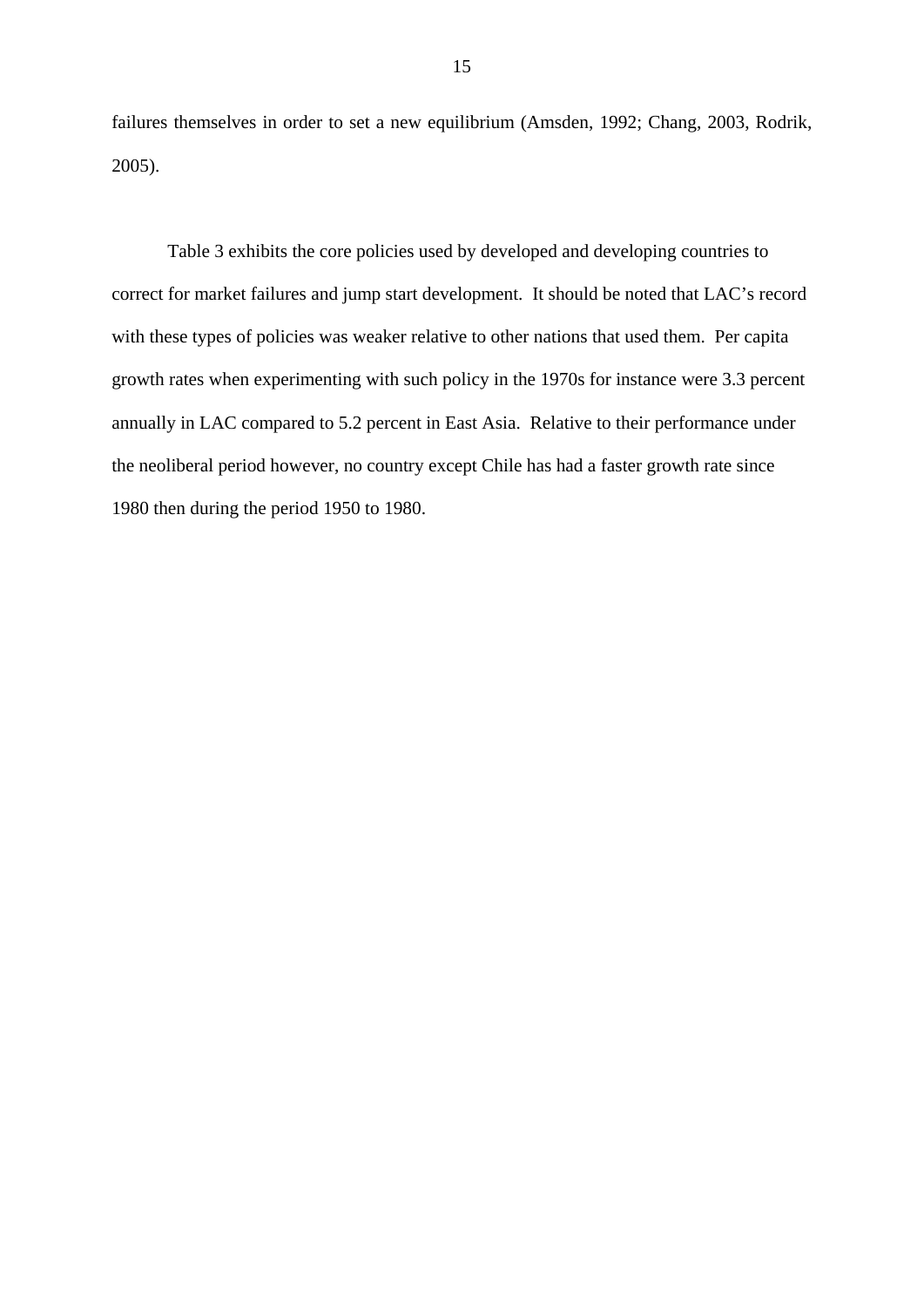# **Table 3**

|  | <b>Deepening Commitments Under PTAs</b> |  |  |
|--|-----------------------------------------|--|--|
|--|-----------------------------------------|--|--|

| <b>Policy Instrument</b>                                       | <b>WTO</b> | <b>LAC PTAS</b> |
|----------------------------------------------------------------|------------|-----------------|
| Goods trade                                                    |            |                 |
| Tariff sequencing                                              | $\star$    | X.              |
| tax drawbacks                                                  |            |                 |
| <b>Intellectual Property</b>                                   |            |                 |
| <b>Limiting Patent Scope</b>                                   | X          | X               |
| Short patent timelines with exceptions                         | X          | X               |
| <b>Compulsory licenses</b>                                     |            | X               |
| <b>Subsidies</b>                                               |            |                 |
| Export                                                         | X          | X               |
| R&D                                                            | $\star$    | X               |
| <b>Distribution</b>                                            | $\star$    | X               |
| Environment                                                    | $\star$    | X               |
| Cost of capital                                                |            |                 |
| <b>Foreign Investment</b>                                      |            |                 |
| <b>Local Content</b>                                           | X          | X               |
| <b>Trade Balancing</b>                                         | X          | X               |
| <b>Joint Ventures</b>                                          |            | X               |
| <b>Technology Transfer</b>                                     |            | X               |
| R&D                                                            |            | X               |
| <b>Employment of Local Personnel</b><br><b>Tax Concessions</b> |            | X               |
|                                                                |            |                 |
| pre-establishment "screening"                                  |            | X<br>X          |
| capital controls                                               |            |                 |
| <b>Other</b>                                                   |            |                 |
| Human Capital                                                  |            |                 |
| Administrative Guidance                                        |            |                 |
| Movement of People                                             | $\star$    | X               |
| Provision of Infrastructure                                    |            |                 |

 Table 3 shows the extent to which the core industrial policies used to correct market failures are permissible under the WTO and FTAs between the United States and LAC. An "X" mark a situation that is not permitted under trade rules, an asterisk "\*" indicates that such an instrument has been proposed to be outlawed under the ongoing Doha negotiations but is not yet prohibited, a blank space indicates cases where the "policy space" remains to use such an instrument.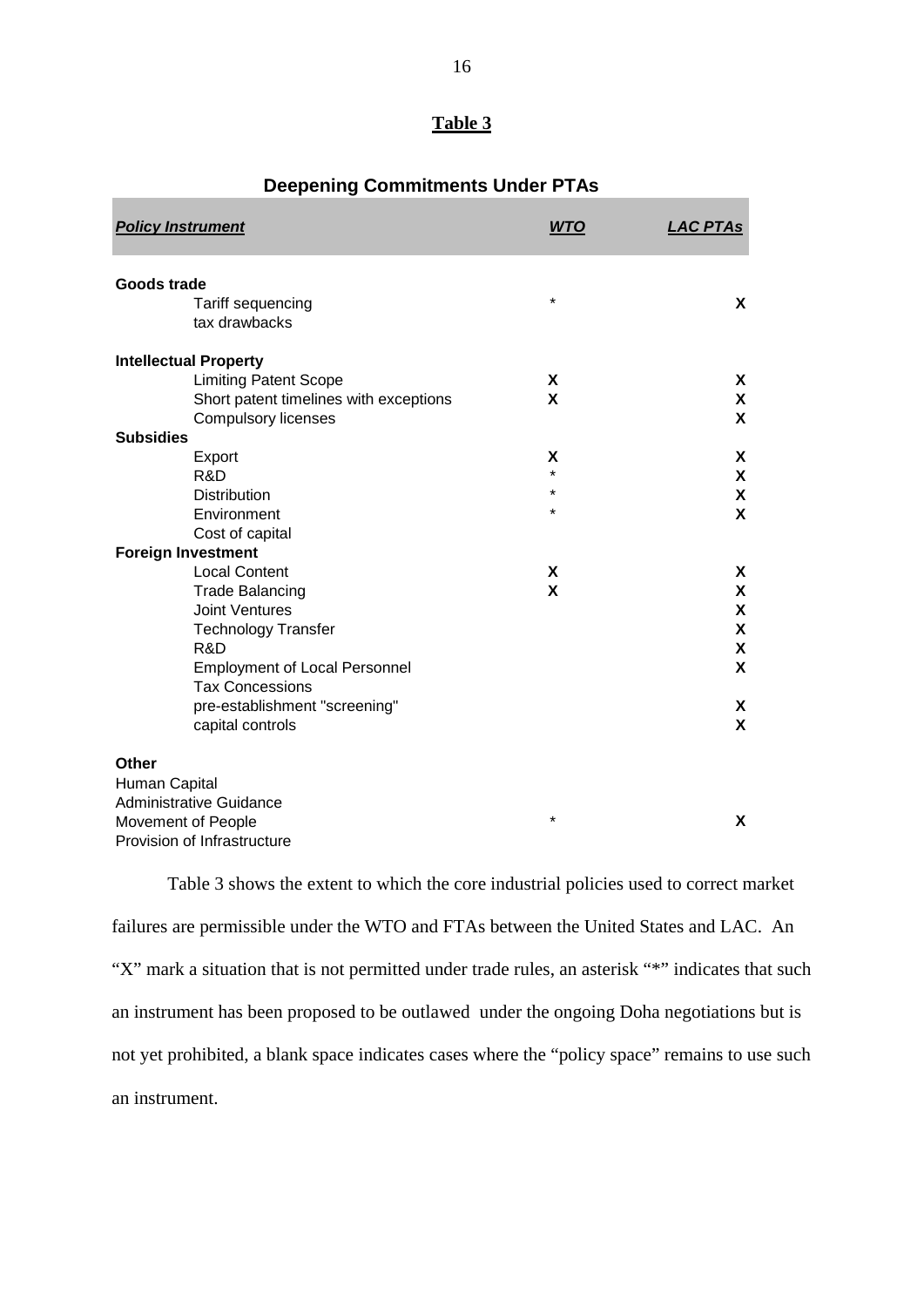The table reveals that there is still considerable policy space under the WTO for industrial development, a finding that is well documented (see Shadlen, 2005). However, in almost every case LAC nations are "trading away" their ability to deploy such policies in FTAs with the United States. As will be discussed in the next section, this is particularly puzzling given that the gains are relatively small of such FTAs and given that LAC nations have coalesced to oppose proposals to eliminate similar measures under the WTO.

 Successful industrial policy relied on tariff protection and subsidies to help foster national firm capabities (Amsden, 2001). Under FTAs between the US and LAC nations most tariff lines are negotiated to zero over a period of time. This constrains the ability of nations to perform tariff sequencing where they chose not to bind certain sectors or bind them at a high level. This left room to apply tariffs at a higher level for certain sectors during periods of industry support and reducing or shifting them to other sectors later in time (Akyüz, 2005). There is still considerable room for such policy under the WTO, however, the formula being negotiated for manufacturing tariffs under the Doha Round will make it considerably more difficult (Gallagher, 2007).

As for subsidization, as is shown in Table 3 FTAs constrain the ability of LAC nations to subsidize domestic sectors relative to the WTO. There is a burgeoning discussion regarding the "comeback" of industrial policy in LAC (Peres, 2006). The new industrial policy has been referred to as "open economy" industrial policy because it relies on providing credit to domestic firms to combat the market failures regarding the cost of capital (Melo, 2001; Schrank and Kurtz, 2005). According to Melo these instruments include loans for working capital, discrete capital goods, project finance, export credit, overseas marketing and export finance—some of which are discriminatory in the sense that that they favor domestic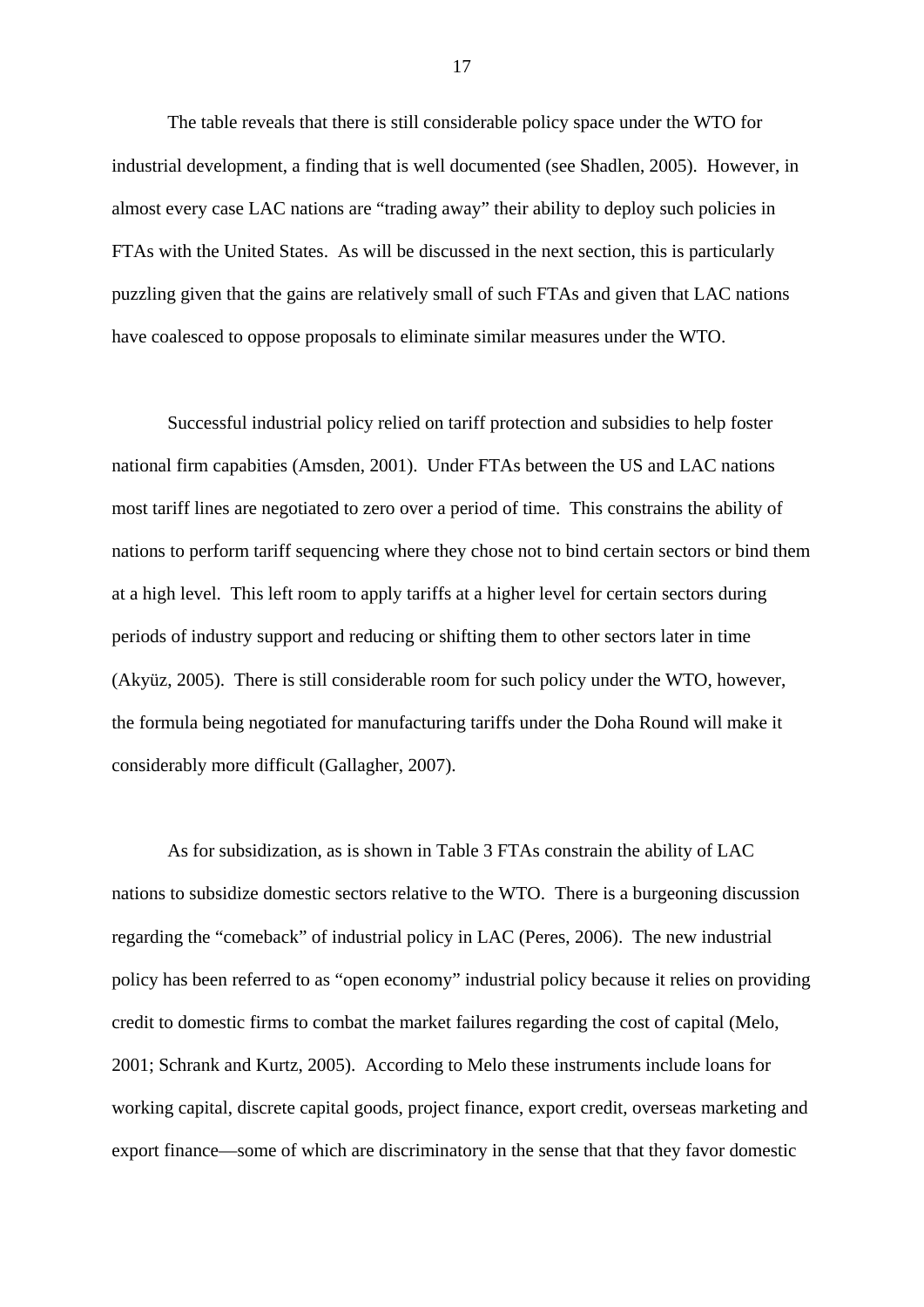firms. Schrank and Kurtz perform a regression analysis and find that those LAC countries that deploy a larger share of this family of industrial policies perform better in terms of exports. The WTO has recently begun to crack down on export credits (see the recent Brazil-US cotton case) and many of the FTAs in the region have a financial services sector that explicitly mentions export credits and loans as actionable.

 Loose intellectual property rights were core strategies used by developed and developing countries alike in order to gain access to new technologies and practices. Latecomer developers limited the areas of activity where patents (referred to as patent scope) were granted to increase technological diffusion and development to national firms. What's more, late-comers allowed for shorter patent periods (for foreign firms) so ideas were diffused into the public realm more quickly. Table 4 is misleading here because it implies that there is little difference between the WTO and FTAs in LAC. Indeed, Shadlen (2005) argues "developing countries that enter into regional-bilateral agreements with the U.S. typically accept obligations in the area of IPRs that go far beyond what is required as WTO members," (767). Under FTAs the ability to limit patent scope is indeed restricted under both scenarios as depicted in Table 4 but under FTAs the ability to limit patent scope is less flexible. What's more, whereas the WTO grants patent protection to an invention for 20 years, FTAS in the region typically include clauses requiring extensions beyond 20 years. Regarding compulsory licenses nations would use these instruments to lower prices, encourage foreign firms to source locally, and gain access to knowledge. Under the WTO countries can largely determine the grounds for compulsory licencing. Under FTAs compulsory licenses are limited to national emergencies. These fairly drastic differences has led Shadlen (2005b) to conclude that: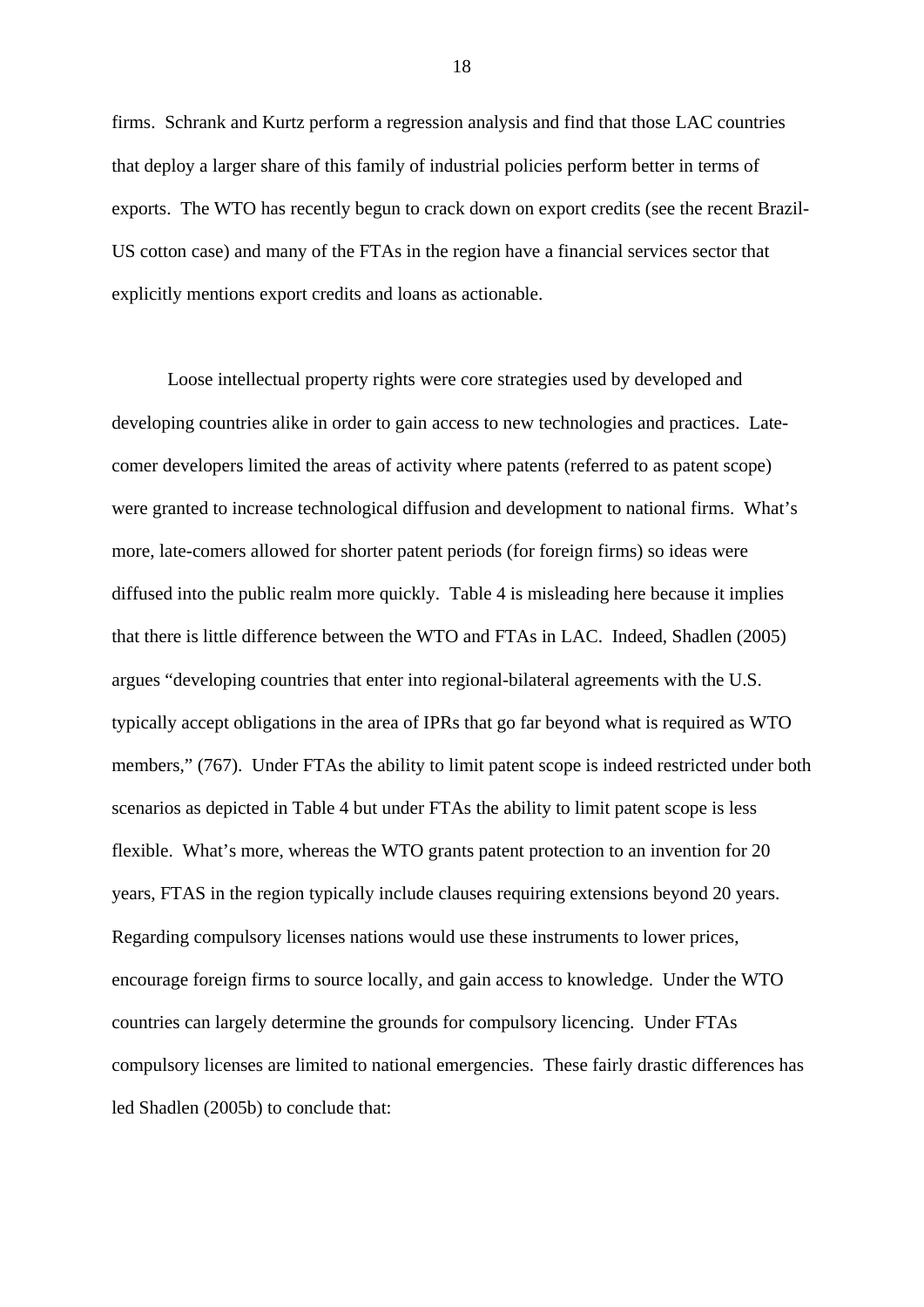On all three of the dimensions used to IP management—government's abilities to determine which knowledge becomes private property, to provide for exceptions to patent-holder's exclusive rights, and to hasten arrival of the time that private knowledge enters the public domain—FTAs place significantly more burdensome and onerous obligations on developing countries than TRIPS does (27).

In addition to the policy space for industrial development, intellectual property rules in FTAs make it more difficult to address public health in a nation. For instance, whereas under the WTO states have obligations regarding the treatment of test data (allowing local generic pharmaceutical firms access to trial data allows them to produce generics in a more timely and less costly fashion) the US requires a minimum of five years of data exclusivity in FTAs (Shadlen, 2005). A recent study on the impacts of U.S. intellectual property rules on an FTA found that medicine prices in Jordan increased twenty percent after the signing of the US-Jordan Free Trade Agreement. In addition, the study found that data exclusivity has stalled the development of generic drug competitors for 79 per cent of the drugs newly introduced by 21 foreign pharmaceutical firms between 2002 and mid-2006, that otherwise would have been available in an inexpensive, generic form. The study also found that "additional expenditures for medicines with no generic competitor, as a result of enforcement of data exclusivity by multinational drug companies, were between \$6.3m and \$22.04m. These expenditures have required that both public health system and individuals pay higher prices for many new medicines that are needed to treat serious non-communicable diseases (NCDs), such as hypertension, asthma, diabetes, and mental illness. For example, new medicines to treat diabetes and heart disease cost anywhere from two to six times more in Jordan than in Egypt, where there are no TRIPS-plus barriers" (Oxfam, 2007, 2). A study of quinolones in India found that the annual welfare losses to the Indian economy were \$450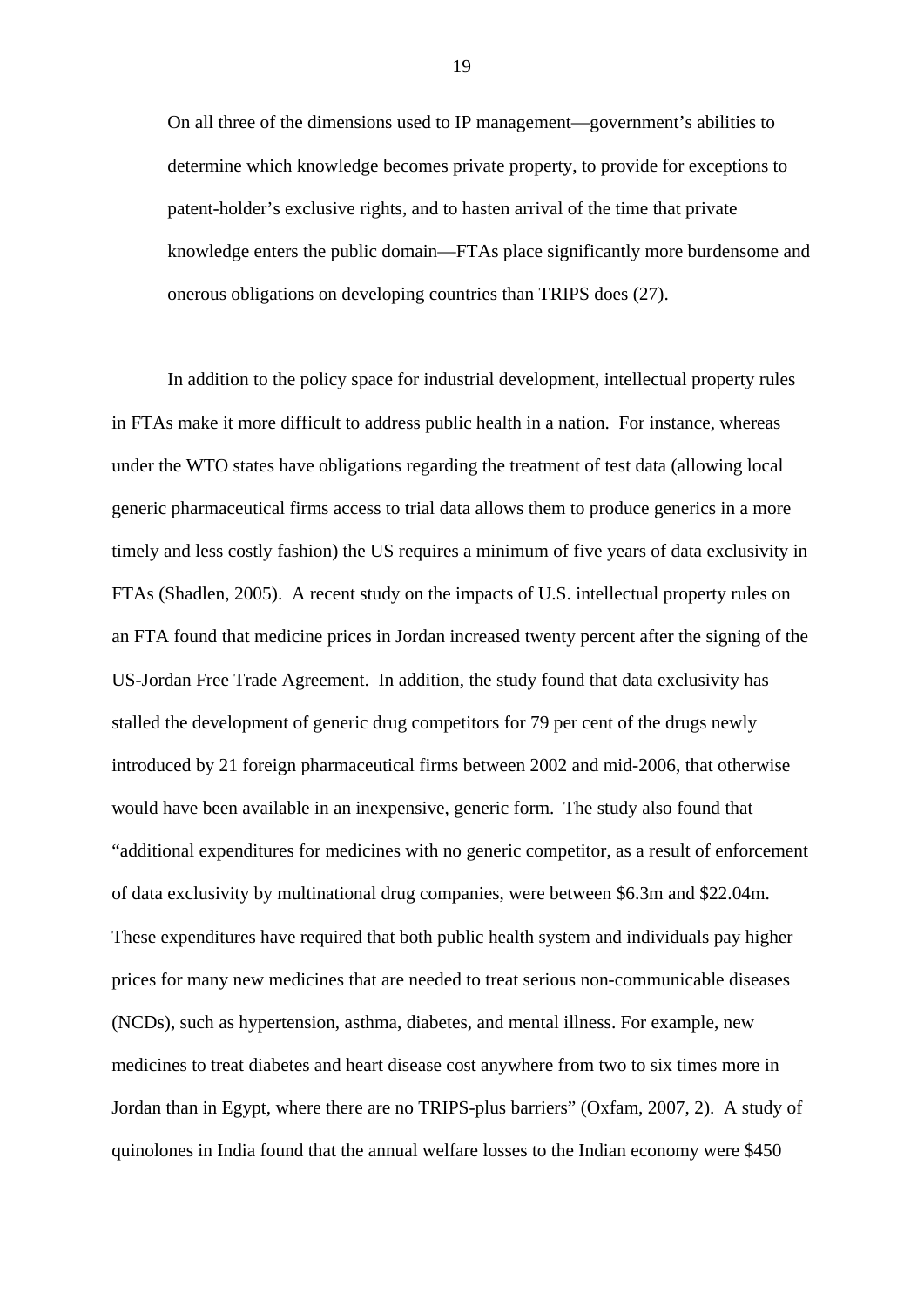million. Eleven percent of those losses accrued to domestic producers and the rest to Indian consumers. In contrast, the profit gains to foreign producers were only \$53 million per year (Chaudhuri et al, 2004).

 Equally important for obtaining access to knowledge and technology has been through foreign direct investment (FDI). Many nations require joint ventures between foreign and local firms and/or perform research and development so that local firms gain access to know-how and production processes. Others require that a certain amount of nationals be employed in the firm or that certain amounts of inputs by the foreign firms be purchased from local firms. Perhaps most important is the fact that nations under the WTO can "screen" foreign firms before they move to their country. This is referred to "preestablishment rights." Post-establishment a nation has to treat a foreign firm as equally as it does a national firm (national treatment) but pre-establishment a nation has leeway to negotiate with foreign firms over the development of technological capabilities. It is interesting to note that nations in LAC when they negotiate FTAs amongst themselves they tend to grant each other the flexibility of screening but under FTAS between LAC and the United States the U.S. insists that national treatment is extended to the pre-establishment phase of foreign investing as well (Haslam, 2004). The WTO has deemed requiring local content standards illegal but virtually all of these other instruments are still permissible. Ironically, under FTAs developed countries often use rules of origin clauses to implicitly require for US "local content" purchases but this is seldom permitted by developing countries. China (the largest recipient of FDI in the world for 2005) is notorious for using many of these instruments that are permissible under the WTO to build local technological capabilities. FTAs constrain the ability of nations to use all of the instruments in Table 4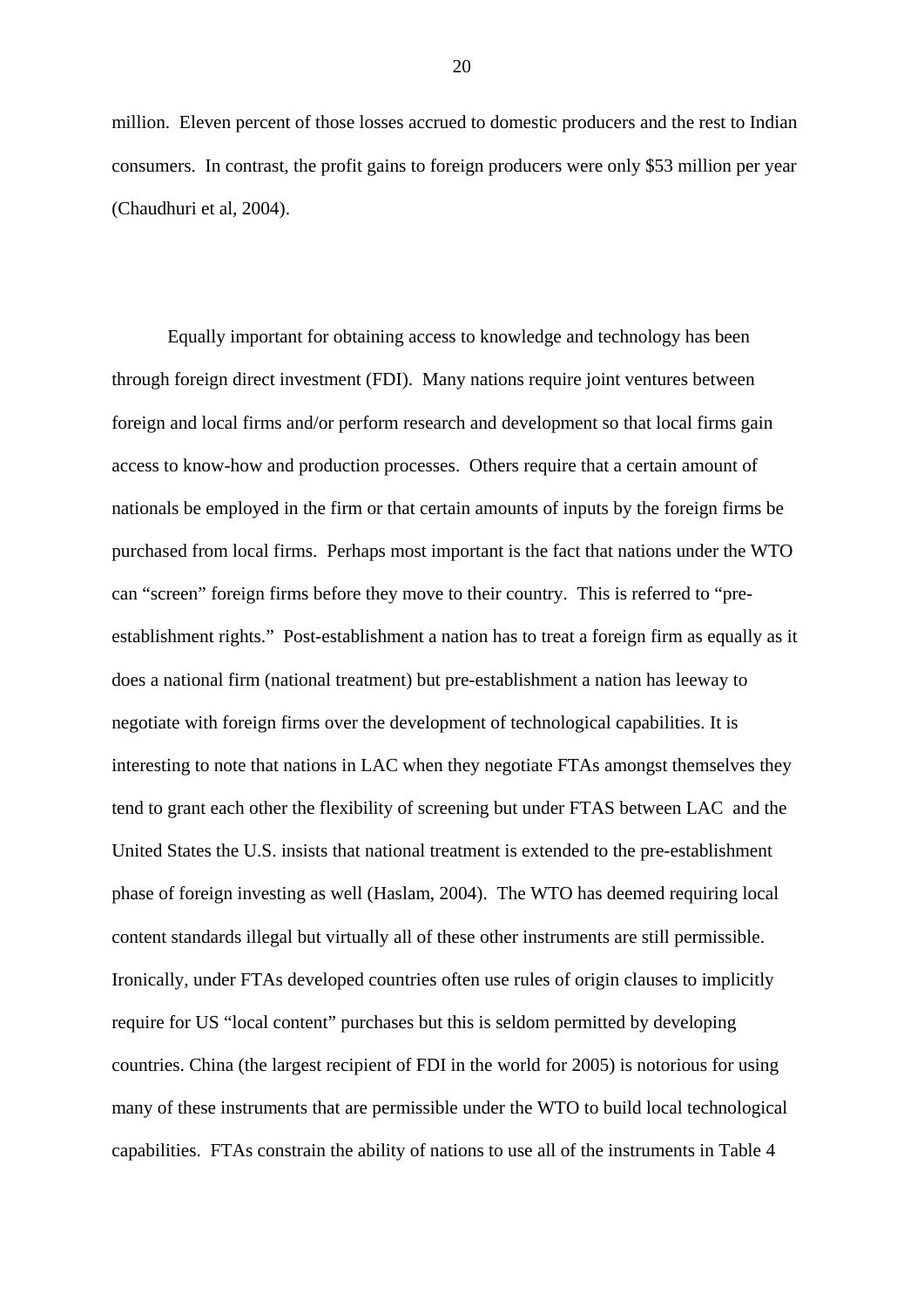except for the ability to grant tax concessions to foreign firms. What's more, most if not all FTAs restrict the ability of nations to impose capital controls on foreign portfolio investment.

 Another aspect of investment components of FTAs with the U.S. is that they deploy an "investor-state" dispute system rather than a state-to-state system like that in the WTO. Whereas in the WTO a firm that had been damaged by a particular policy has to petition its national government to file a claim against the nation that has imposed damaged, under US FTAs (like US Bilateral Investment Treaties) the firm can directly sue the host nation for damage. Mexico has faced \$1.7 billion in such claims since the signing of NAFTA (CPA, 2007).

 Last but not least, nations have relied on a relatively flexible global labor regime at different periods of time. Many of the East Asian nations sent their best and brightest to Western universities and firms to learn and work. These individuals would then return home to contribute to government labs or national firms (Kim and Nelson, 2000). The easing of labor mobility rules is one of the foremost demands of developing countries at both the WTO and FTAs. Indeed, according to official estimates by the World Bank the benefits of a relatively small opening for labor in the developed world would bring over three times the benefits (more than \$300 billion) to the developing world (Winters, 2004).

According to Table 3, LAC nations signing agreements with the United States can solely deploy tax drawbacks, human capital and infrastructure investments, and administrative support to local firms to build productive capacity. Such measures are not seen as sufficient enough to foster industrial development in the  $21<sup>st</sup>$  Century (Rodrik, 2005).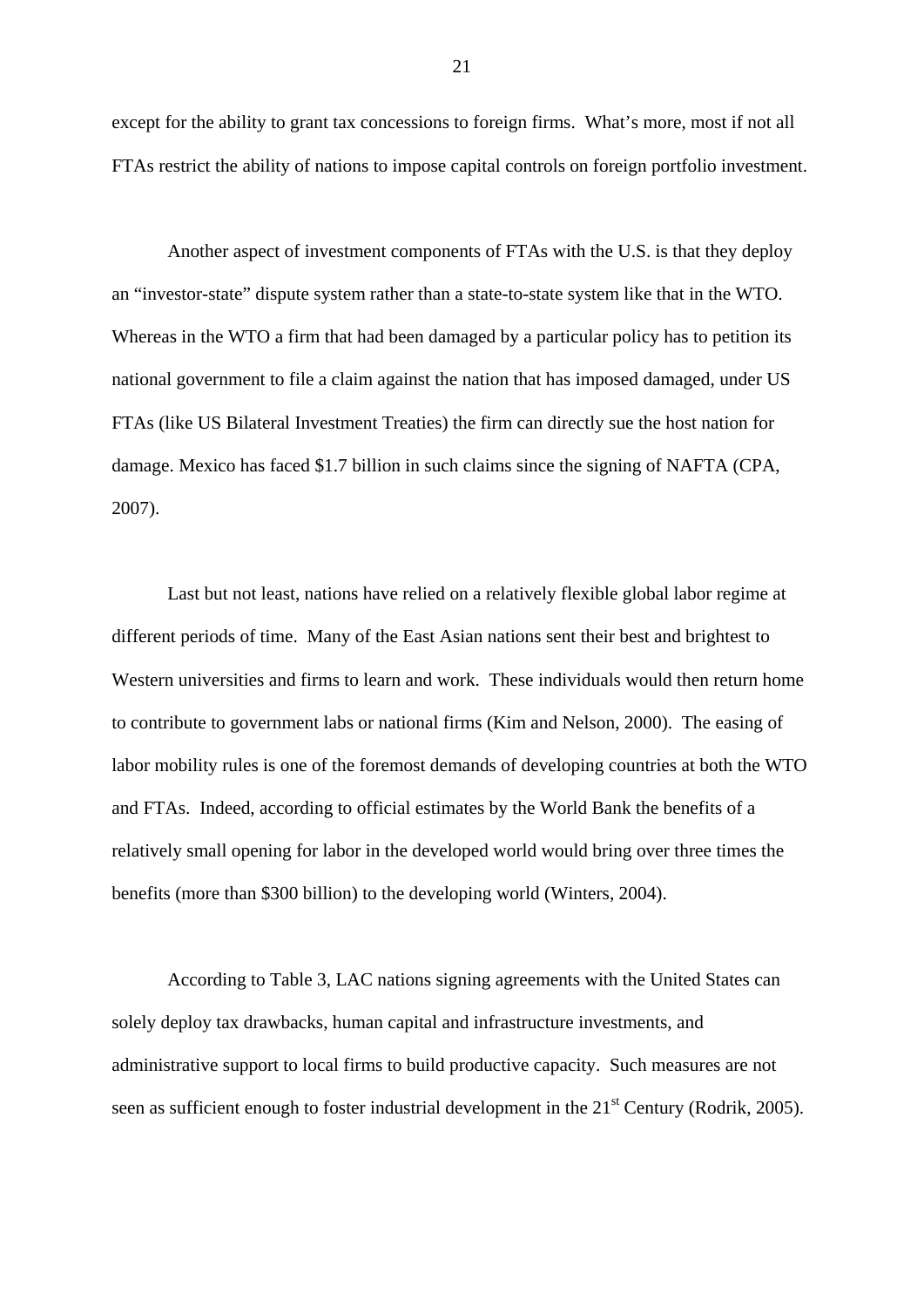# **IV. The Political Economy of Trade Agreements in the Americas**

 The previous sections have shown that the gains from FTAs in the Americas are relatively small and that the costs could be considerably high. If this is true, then why is LAC one of the most proliferate regions in terms of FTAs? Economic theory and the popular press would lead one to believe that LAC negotiators are acting rationally when signing the slate of trade agreements discussed in this paper. This section of the paper demonstrates that the collective action issues discussed earlier, as well as 'power' and ideas-- may go a longer way in explaining the political economy of trade agreements in the Americas than more traditional approaches.

 Of course there are political forces at work that partly explain why LAC signs so many trade deals. The static winners in both the US and in LAC of trade agreements are very concentrated and political strong in the present. They create alliances at home and abroad to push for such treaties. But there is more to it than that. In addition to these static interestbased explanations, LAC nations sign agreements because they are in a rat race whereby they feel the need to keep access to the US before a neighbor does (the 'hub and spoke' effect), because of asymmetric bargaining power in the negotiations, because of ideological reasons, and because of the collective action problem identified earlier.

 Economic theory, and political economy in a liberal context, views trade treaties as providing public goods that bring benefits to each actor involved in the negotiation. Therefore, the creation of such regimes is a function of the rationality of the actors involved (while acknowledging that the distribution of benefits could be unequal) (Keohane, 2001; Gilpin, 1987). This notion can only partially explain why LAC has been signing FTAs with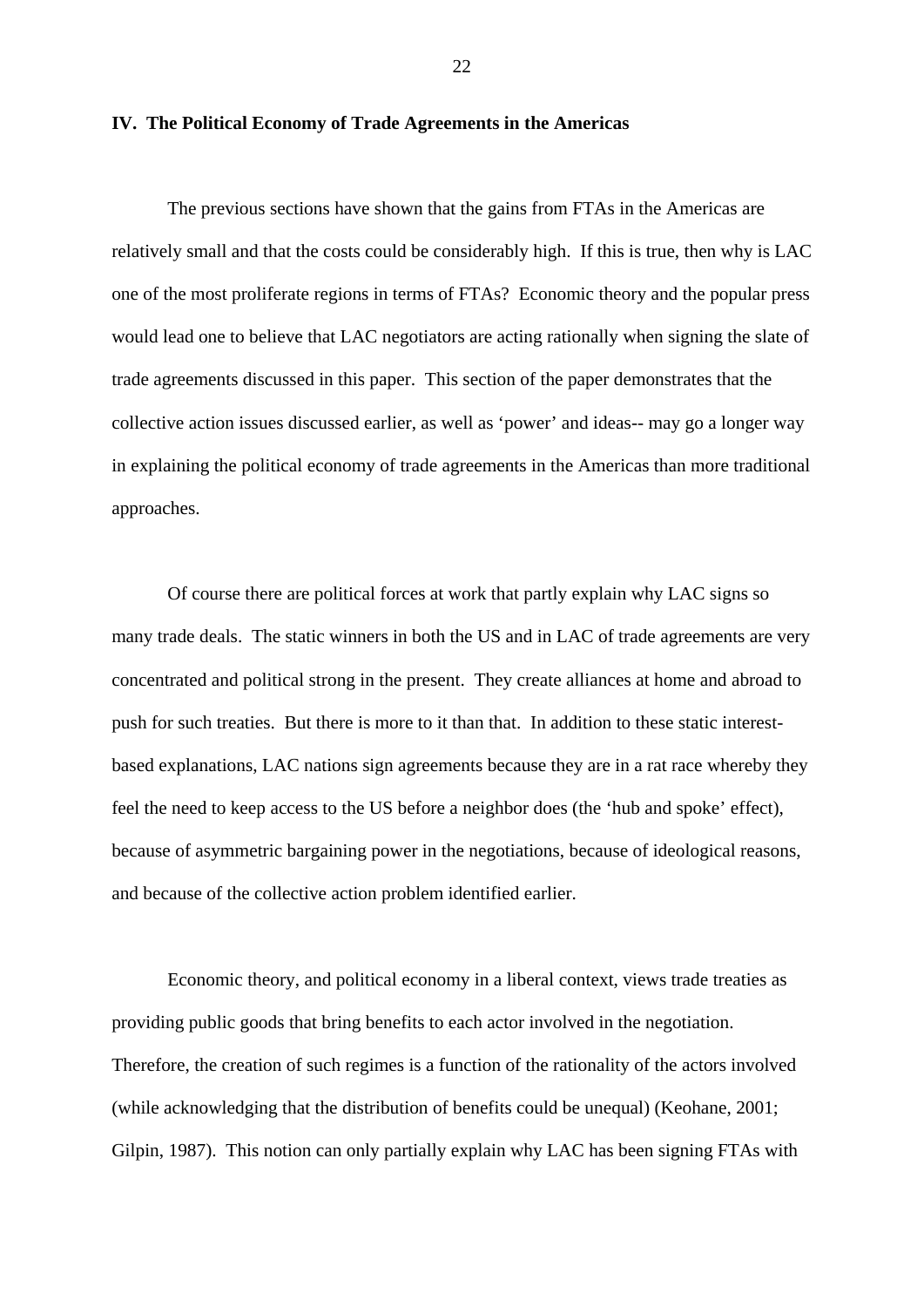the US. Yes of course it is in the interest of each nation to maintain access to the largest economy in the world, but the terms of such access seem to have little flexibility built into them.

# *Hubs and Spokes: the rat race for access to the US market*

A variant of neo-classical trade theory provides useful insight about the gains from patchwork FTAs such as those that are occurring in the hemisphere. While acknowledging that the gains from global trade are larger, Kowalczyk and Wonnacott (1992) have demonstrated that in a world of negotiating numerous FTAs rather than global negotiations or even a larger Free Trade Area of the Americas that nations will see it in their interest to sign an agreement before their geographical neighbors so as to capture benefits from their rivals. The authors show formally that a nation's income can increase if it signs an FTA with a large economy such as the US (which they call a "hub") and potentially decrease if others sign with the large economy and the particular nation does not. If a nation negotiates an FTA with a large "hub" economy (and others do not) they can experience both a volume of trade increase and see their terms of trade improve. Reductions in tariffs on both sides of the negotiation increases the volume of trade between the two nations. Terms of trade may increase as well because the participating nation (which they call a "spoke") will experience higher prices for its exports.

For those nations that do not participate the opposite can be true—they can experience a reduction in trade volumes due to not participating in the agreement and a terms of trade deterioration because the their import and export prices might be higher relative to participating nations. The hub and spoke theory is much harder to model and generate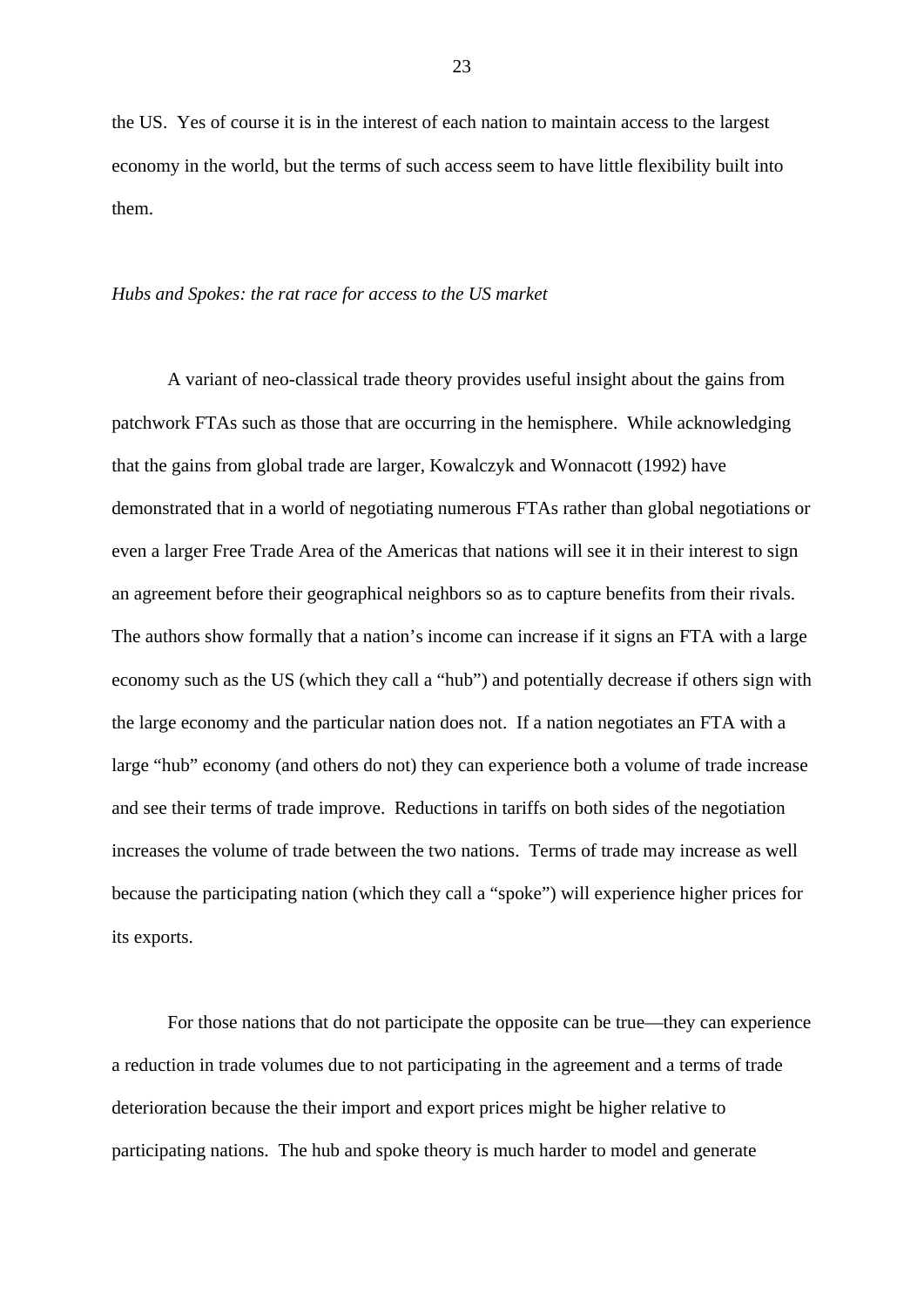empirical results, but the framework does indicate when such a race will benefit or cost a nation engaging. However, if one looked at early CGE estimates of Mexico's entry into NAFTA, most put the gains at approximately 3 percent of GDP (see Stanford, 2003). This theory can help explain why many nations not only see it as in their rational interest to enter into a FTA with the US, but to do it first. However, one cannot be sure that the gains will be positive.

 FTAs are mini "grand bargains" where the US exchanges market access for many of the measures that may be "costly" if removed from domestic policy tool kit. However, the benefits of market access are perceived as outweighing the costs of losing policy space and trade diversion. This is especially true given that the counterfactual of losing access to the U.S. market could be quite damaging for many countries and that there is a possibility that losing out on the US market if some of your neighboring nations get their first can be costly.

 Older trading arrangements with LAC were under the Generalized System of Preferences which where unilateral in nature. In other words the U.S. granted preferential access to the nation and demanded little in return. Under contemporary FTAs the negotiations are premised on "reciprocity" were measures are exchanged. Given that few individual LAC nations offer much market access to the U.S., negotiations (from the perspective of US interests) can be seen as maintaining access to the US market in exchange for the reform of domestic regulatory standards in the developing country in such a manner that will favor (or at least level the playing field) US firms (Shadlen, 2006). What's more, hub and spoke theories and the counterfactual of potentially losing a nation's preference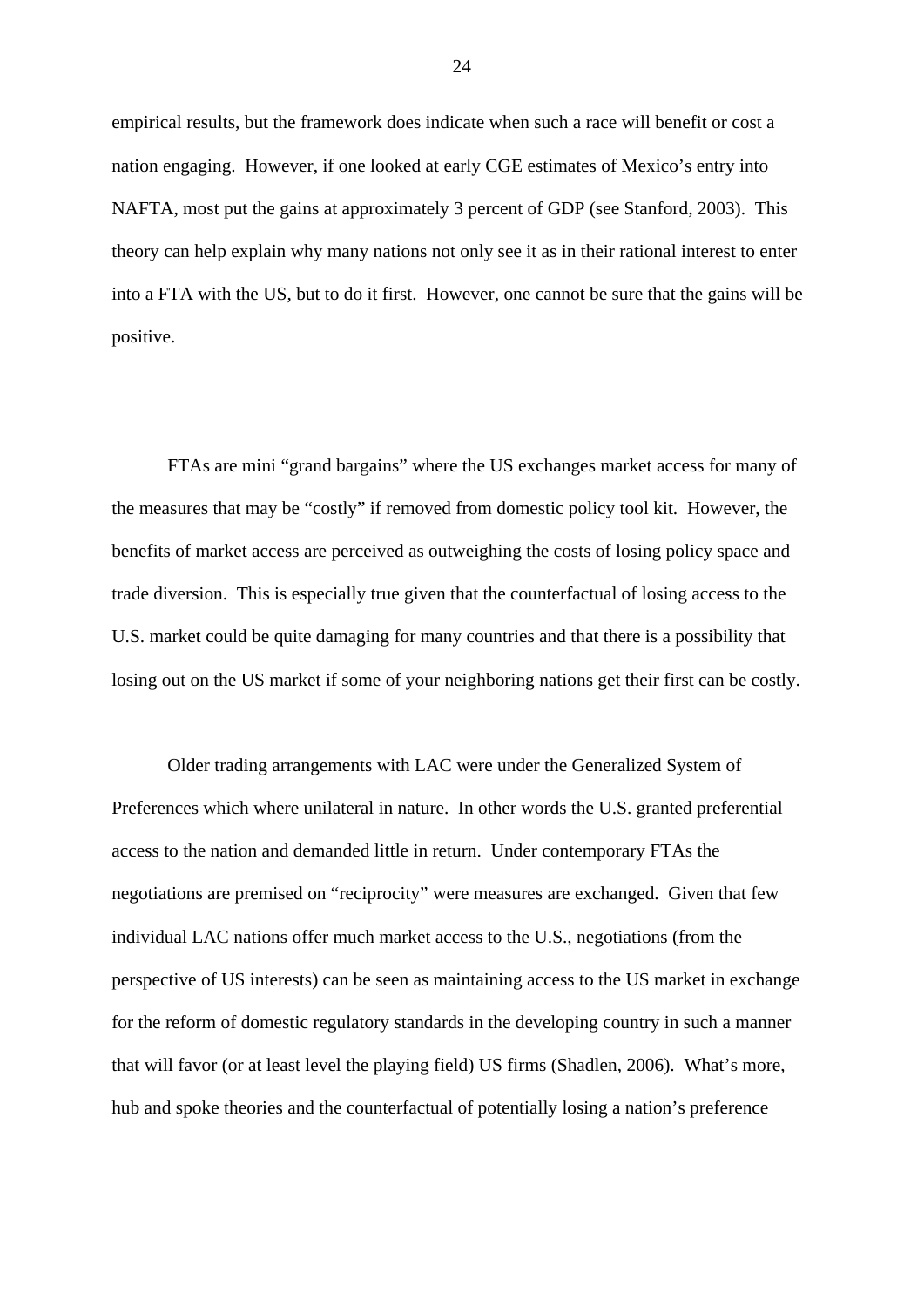suggest that it may be even more of the interest of a nation to enter into an agreement with the US.

# **Market Power, Political Power**

As is abundantly clear from the previous discussions, the size and dynamism of the U.S. market plays very strongly in forming the "rational" decisions of LACs when it comes to FTAs. Economic realists differ from liberals in stressing that it is the very power of the US market and its negotiating body that constrains the set of "rational" policies that countries like those of LAC can choose from. What's more, especially in the case of FTAs between the US and LAC, there is a question regarding whether both sides have positive gains. This section of the paper takes a closer look at the nature of the asymmetry in bargaining power between the US and its trade partners in LAC and discusses the negotiations through such a lens.

Albert O. Hirschman's 1945 classic *National Power and the Structure of Foreign Trade* argued that a nation can exert its power over weaker nations through foreign trade. In a negotiation between a large economy and a smaller one the nation with the larger economy has the upper hand. Thus, the negotiation becomes one over the extent of the conditions that the larger economy will put on the smaller economy in return for access to the larger economy. With this framework in mind, columns 4 and 5 in Table 7.7 below exhibit the relative differences between the U.S. and LAC nations in terms of market size (column 3 and income). On average the US economy is over six thousand times as large as its trading partners and US income is on average over sixteen times those in LAC.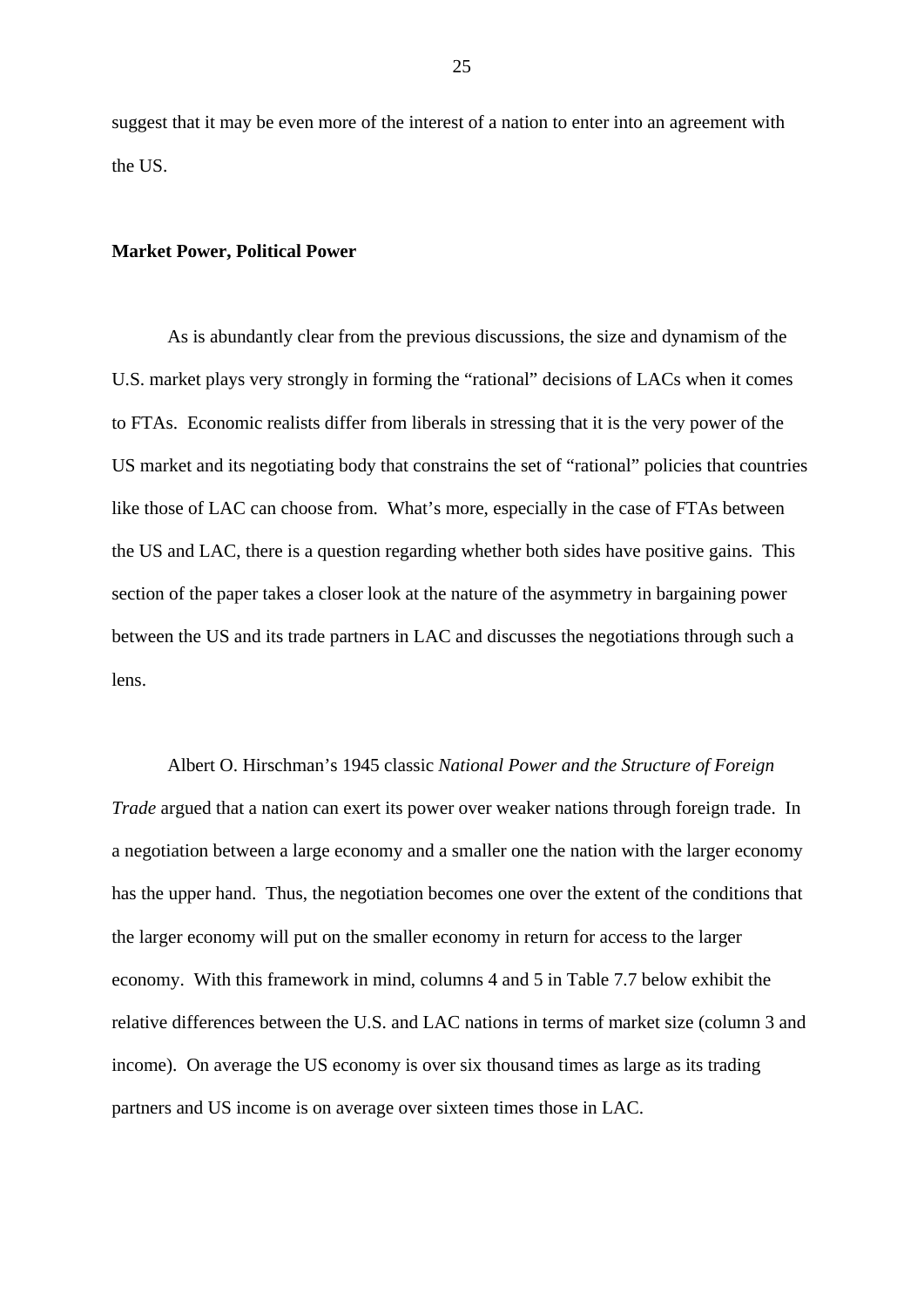It has been convincingly argued that such power asymmetries are accentuated in the case of LAC because the US has dangled the loss of a nation's GSP's as a consequence of not entering into an FTA (Zoellick, 2005; Bhagwati, 2008). Many of the GSP systems have been in place for over twenty years and have determined the export profile of many nations. Building on earlier work by Gruber (2001) and Moe (2005) that argues that weaker nations participate in institutions that may not be in their interests because Shadlen (2007) argues that many LAC countries negotiate FTAs with the US where they trade away significant development measures out of "fear of exclusion." Thus, Shadlen argues that US economic power provides a choice set that is not a choice between an FTA or no FTA but a choice between an FTA or no FTA when a neighbor receives and FTA and the nation in question potentially loses its preferential access to the US market. The U.S. can assert a power constrained choice set, as Shadlen argues, because of the asymmetry of bargaining and market power demonstrated in Table 7.6.

These power asymmetries put "hub and spoke" arguments in a different light. Yes it may be rational for a nation to partake in an FTA under such conditions but the power of the US has constrained the choice set of the nations negotiating with the US. Nicola Phillips (2005, 3) writes:

The ideological dimensions of the regional project are often overlooked in a focus on the technical details of trade negotiations and the political bargaining processes under way in the region, but they are crucial to an understanding of the nature and the politics of the emerging regional economic regime. More specifically, ….the U.S.-led approach of a distinctly "hub and spoke" set of regionalist arrangements, as a key means by which to capture control of the governance agenda and to ensure that the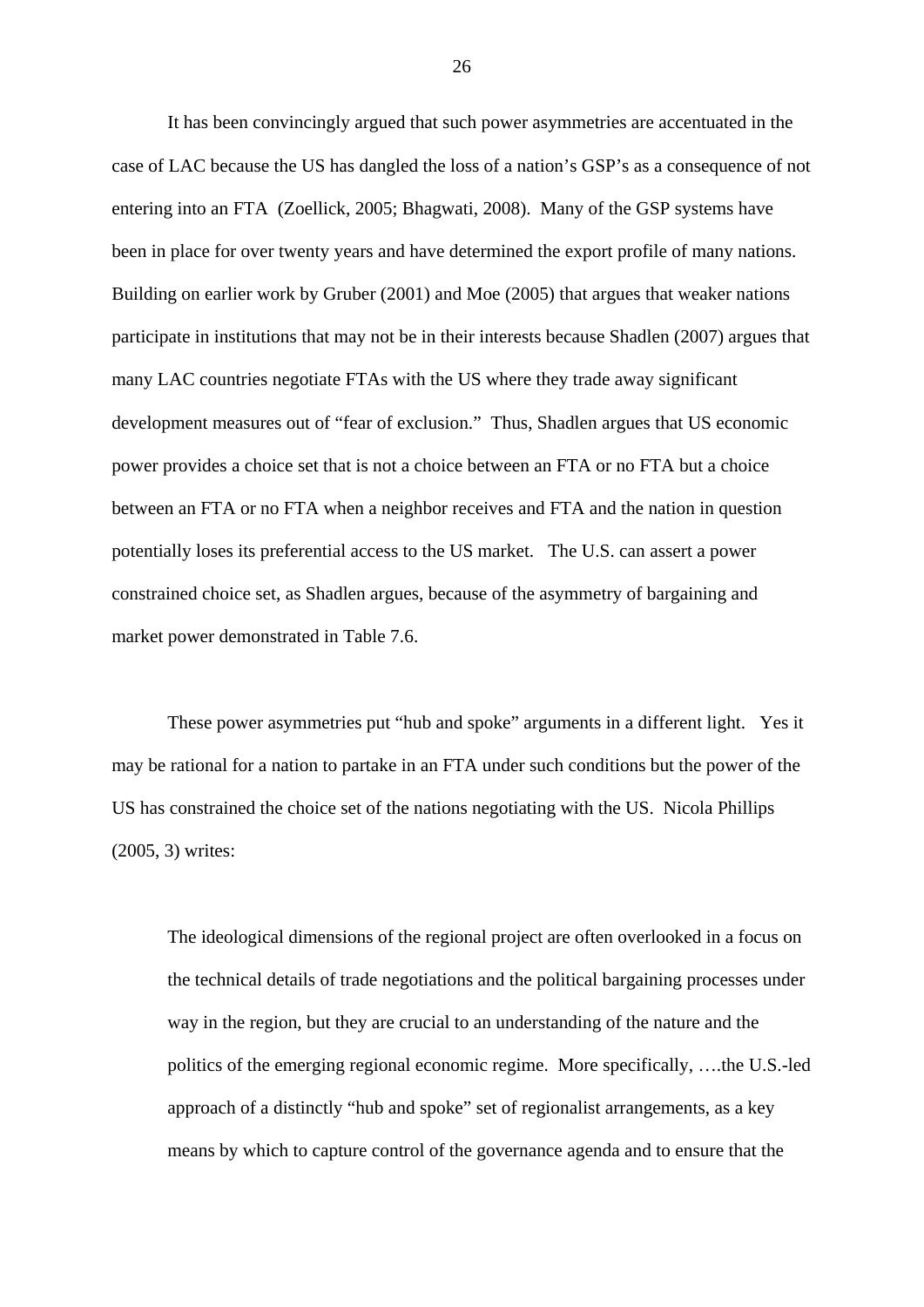regional economic regime takes a form consistent U.S. interests and preferences. The growing prioritization to bilateralism has become the predominant strategy to this end. The leverage afforded to the U.S. by the bilateral negotiation of trade agreements acts to stimulate primary influence over the shape of the rules that constitute the regime, and the primary functions associated with the task of its governance, firmly in the agencies of the U.S. State.

To illustrate this point Shadlen calculates an index of "Political Trade Dependence," to demonstrate that the LAC countries for whom exports receiving preferential accesss under GSP constitute the largest share of total exports are the most likely to sign FTAs with the U.S. The measure of political trade dependence is reproduced for each country in Table 7.6 and is the share of a country's total exports that enter the U.S. under preferential schemes. Countries with high scores on the scale appear most eager to establish FTAs with the US. For example, the all of the Andean countries negotiating FTAs and the six countries that signed DR-CAFTA are all above the median (Honduras, the DR, and Nicaragua all 300 percent or more above the mean). The next column calculates trade dependence (percentage of a nation's exports to the US over total exports) and shows that many of the same nations are very dependent on the US for all their exports.

 In terms of the domestic politics that form the preferences of states, Column 3 of Table 4 exhibits the percentage of total exports that go to the U.S. for each LAC nation where data is available. On average over one third of all LAC exports go to the U.S. and for countries like Mexico it is well over 75 percent. Behind these exports are very significant domestic coalitions pushing for opportunities to expand such exports—and certainly not lose such access (Thacker, 2000). Juxtaposed with such short term incentives the kinds of firms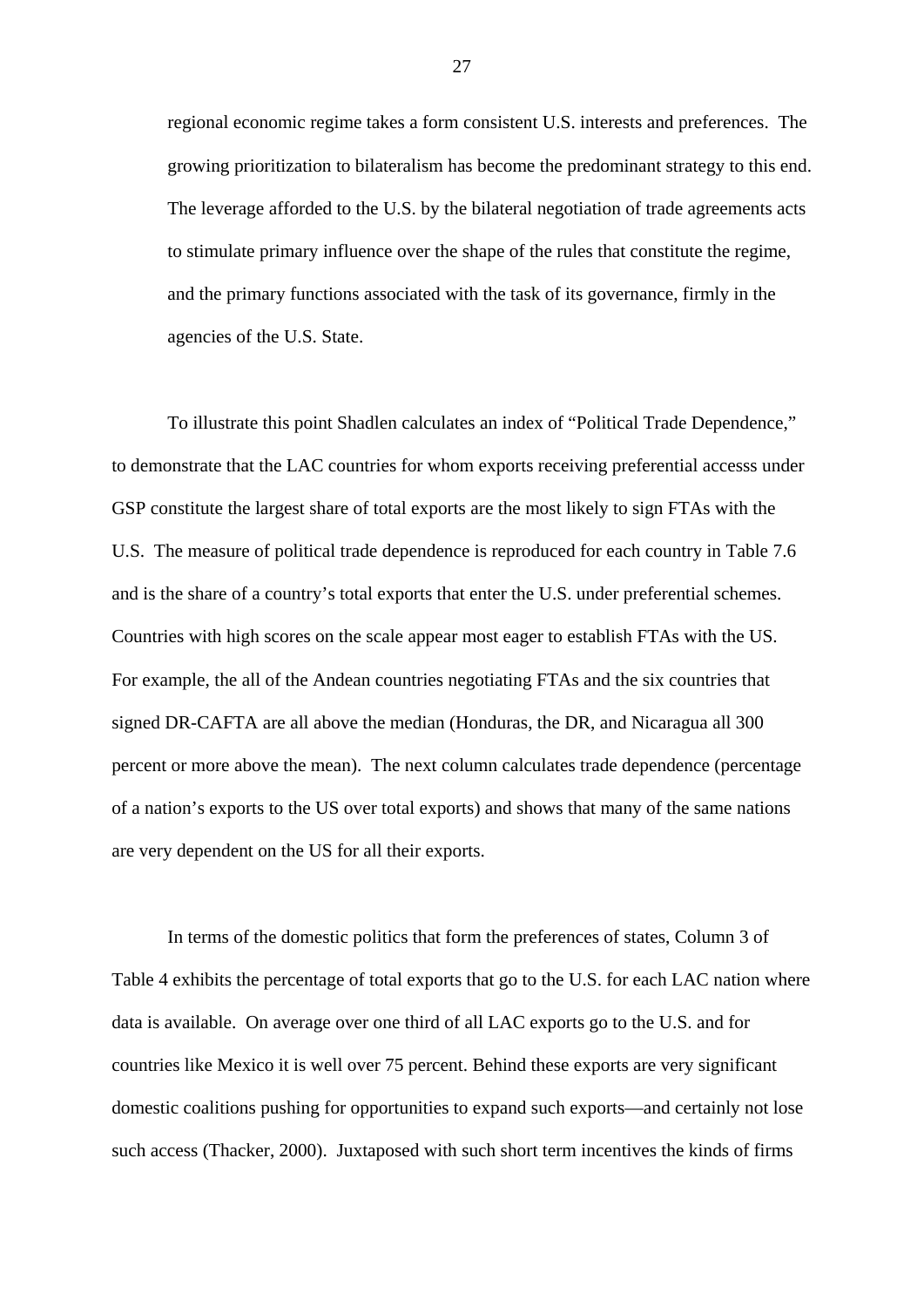and general welfare improvements that might result from many of the policies "traded away" for market access are at a disadvantage in domestic politics.

# **Table 4**

| <b>Country</b>                 | <b>Political Trade Dependence</b> | <b>Exports to US</b> | GDPUS/GDP; | IncomeUS/Income          |
|--------------------------------|-----------------------------------|----------------------|------------|--------------------------|
| Bahamas*                       |                                   | 77.5%                | 2,006      | 2                        |
| Nicaragua                      | 31.4%                             | 29.3%                | 2,428      | 43                       |
| Dominican Republic             | 26.7%                             | 40.2%                | 480        | 14                       |
| Honduras                       | 21.2%                             | 36.4%                | 1,611      | 37                       |
| St. Kitts and Nevis            | 18.1%                             | 71.2%                | 29,085     | 5                        |
| Haiti                          | 12.4%                             | 86.4%                | 2,670      | 75                       |
| Costa Rica                     | 11.9%                             | 49.7%                | 610        | 9                        |
| Guatemala                      | 10.8%                             | 26.7%                | 498        | 20                       |
| Bolivia                        | 9.3%                              | 13.9%                | 1,152      | 34                       |
| Peru                           | 8.7%                              | 24.8%                | 185        | 17                       |
| <b>Belize</b>                  | 8.5%                              | 50.6%                | 11,277     | 10                       |
| Trinidad and Tobago            | 8.3%                              | 42.3%                | 1,158      | 5                        |
| Uruguay                        | 8.3%                              | 8.6%                 | 493        | 6                        |
| Ecuador                        | 7.9%                              | 38.3%                | 586        | 26                       |
| El Salvador                    | 7.7%                              | 18.7%                | 737        | 17                       |
| Colombia                       | 4.9%                              | 43.4%                | 116        | 17                       |
| Grenada                        | 4.3%                              | 38.5%                | 25,077     | 9                        |
| <b>Brazil</b>                  | 3.8%                              | 24.7%                | 16         | 10                       |
| Guyana                         | 3.7%                              | 33.2%                | 13,508     | 35                       |
| Jamaica                        | 3.6%                              | 33.0%                | 1,207      | 11                       |
| Venezuela                      | 2.3%                              | 56.4%                | 81         | $\overline{7}$           |
| St. Vincent and the Grenadines | 2.2%                              | 2.6%                 | 29,383     | 12                       |
| St. Lucia                      | 2.1%                              | 17.6%                | 15,048     | 8                        |
| Dominica                       | 2.0%                              | 6.1%                 | 37,874     | 9                        |
| <b>Barbados</b>                | 1.9%                              | 14.9%                |            | $\overline{\phantom{a}}$ |
| Panama                         | 1.9%                              | 47.5%                | 842        | 9                        |
| Chile                          | 1.8%                              | 18.6%                | 126        | 7                        |
| Argentina                      | 1.0%                              | 10.9%                | 36         | 5                        |
| Paraguay                       | 0.8%                              | 3.0%                 | 1,241      | 24                       |
| Suriname                       | 0.5%                              | 21.0%                | 10,555     | 16                       |
| Antigua and Barbuda            | 0.1%                              | 19.0%                | 14,286     | 4                        |
| Mexico                         | 0.1%                              | 88.7%                | 17         | 6                        |

**Asymetric Bargaining Power Between the US and LAC?**

Numerous studies have examined the role of power, interests, and ideas in Latin American trade politics with respect to the United States. However, the majority of these analyses focuses on just one of these factors and seldom acknowledges the relative importance of other independent variables. This last section of the paper synthesizes the disparate literature on the political economy factors that determine why LAC nations sign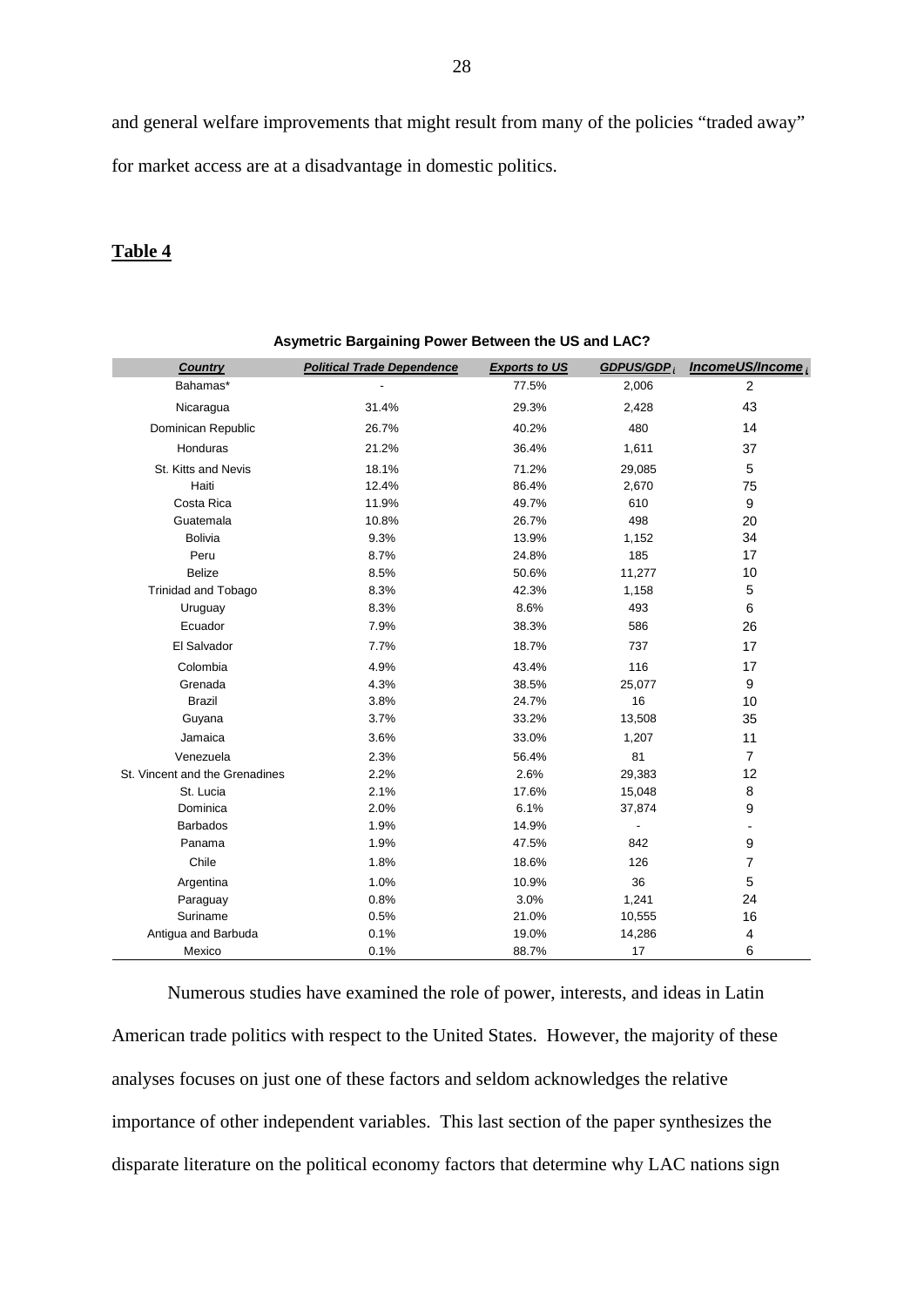agreements with the United States under the terms they do. In a more formal sense, if signing an agreement is a dependent variable what are the independent variables that determine a signature and how might we think about the relative importance of each factor?

An interesting counterfactual is to look at how many LAC behave when in larger coalitions, and among themselves. Paradoxically, many LAC nations have fought hard to preserve the right to deploy core industrial strategies in WTO coalitions while at the same time "trade them away" in FTAs with the United States. In the earlier days of the WTO's Doha Round developed nations proposed numerous measures that would reduce the policy space for deploying loose intellectual property rules, enforcing policies for foreign investment that would create linkages to the domestic economy, and so forth. Argentina, Bolivia, Brazil, Chile, Colombia, Costa Rica, Cuba, Ecuador, El Salvador, Guatemala, Mexico, Paraguay, Peru and Venezuela all opposed the further constraining of policy space at the Cancún Ministerial of the Doha Round. Yet of these countries, Chile, Colombia, Costa Rica, El Salvador, Guatemala, Mexico, and Peru have all signed FTAs with the United States which ban the very measures they fought hard to protect under the WTO (Narlikar and Tussie, 2004). What's more, Phillips (2005, 9) shows that many LAC nations objected to much of the initial FTAA agenda as well "virtually without exception, LAC negotiators initially adhered to the principal that an FTAA process should be merely "WTO-compatible." Finally, Haslam (2004) shows that when nations from LAC sign bilateral investment treaties with each other they allow for a great deal more flexibility in terms of policy space than what they end up signing in deals with the U.S.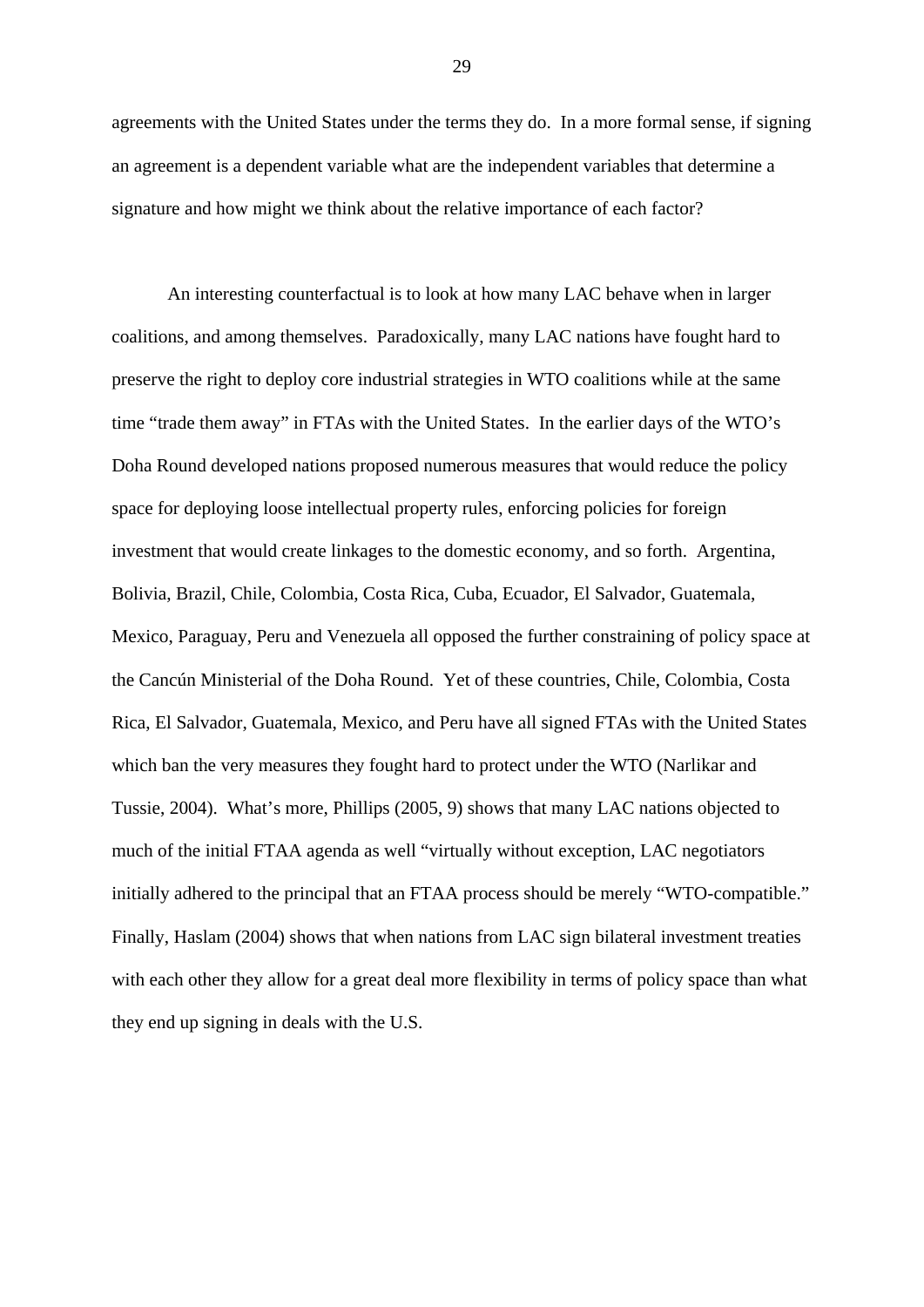# **The "Power" of Ideas**

Previous analyses attempting to explain why LAC nations have engaged in so many FTAs with the U.S. have somewhat discounted the fact that neo-liberal ideas and ideology have permeated LAC over the past twenty-five years more than perhaps in any other developing region. Goldstein and Keohane (1995) have argued that if actors do not know the outcome of a particular policy decision they will resort to beliefs that will help them estimate the causal effects of their actions. By the time the majority of FTAs were under negotiations, neo-liberal presidents were in power and were backed by full (or near fully) transformed bureaucracies. Such elites were not in favor of the policies that were being "traded away" in the first place. Indeed for them negotiating FTAs was win win. They received permanent or improved market access with the US and were able to use the FTA to push through reforms that they wanted to do (but perhaps couldn't yet domestically) anyway.

There have been numerous studies in the sociology literature documenting the spread of neo-liberal ideas throughout the Americas. Indeed, there is a considerable literature on how the "technopols" played a significant role in "freeing politics and markets in Latin America in the 1990s." Technopols in LAC have been defined as political leaders who are at the highest level of government and political party life, who took neo-liberal (and democratic) ideas seriously and were able to help transform their nations toward these ideas. Technopols seized a critical moment in LAC history in the early 1980s which paved the way for them to almost fully come into power by the 1990s. That moment was the aftermath of the macro-economic crises in the early 1980s. Dominguez writes: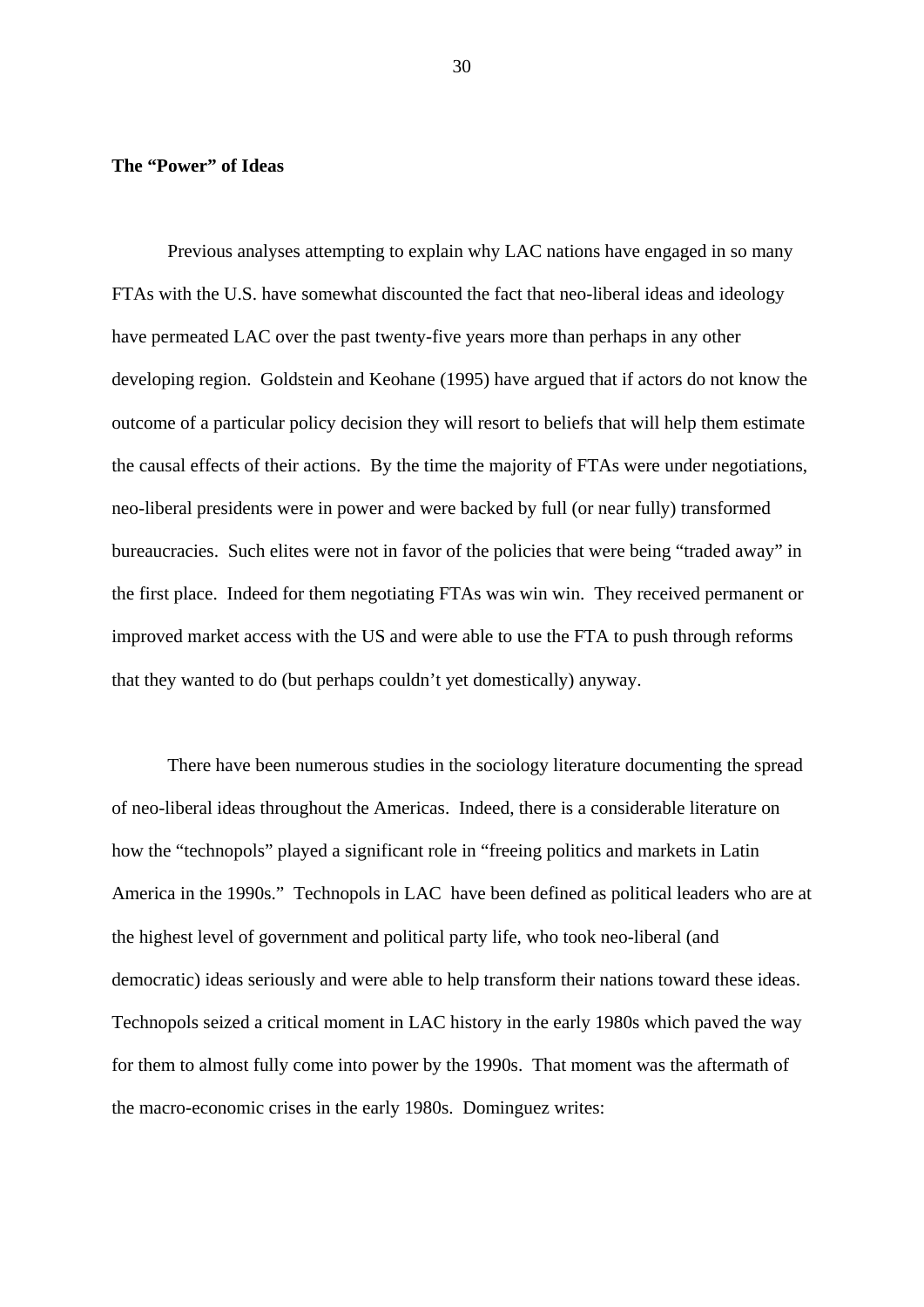At the moment of economic crisis, there was available an international pool of theoretical and empirical ideas that emphasized the utility of markets; these ideas had become dominant in the industrial countries during the 1970s and the 1980s, precisely when these technopols-in-the-making lived there. These market-oriented international ideas were nested in economics departments, the international financial institutions, and in major private foundations, which fostered and funded the spread of ideas through the think tanks and teams founded by these technopols. The international context was favorable as well because these ideas were supported by the U.S. government, its major allies, and public and private international financial institutions. They "demanded" competence from the economic policy makers of Latin American countries. Technically trained leaders, therefore, would help to generate international and eventually domestic political legitimacy (Dominguez, 1997, 26).

This transformation of course became known as the Washington Consensus. Table 7.7 provides a list of each of the FTAs that has been signed between the US and a nation from LAC since the economic crises of the early 1990s. Columns 5 and 6 name the president of the nation at the time of signing an FTA, the person's political party, and whether or not the party and/or president is considered neo-liberal by various experts in political science.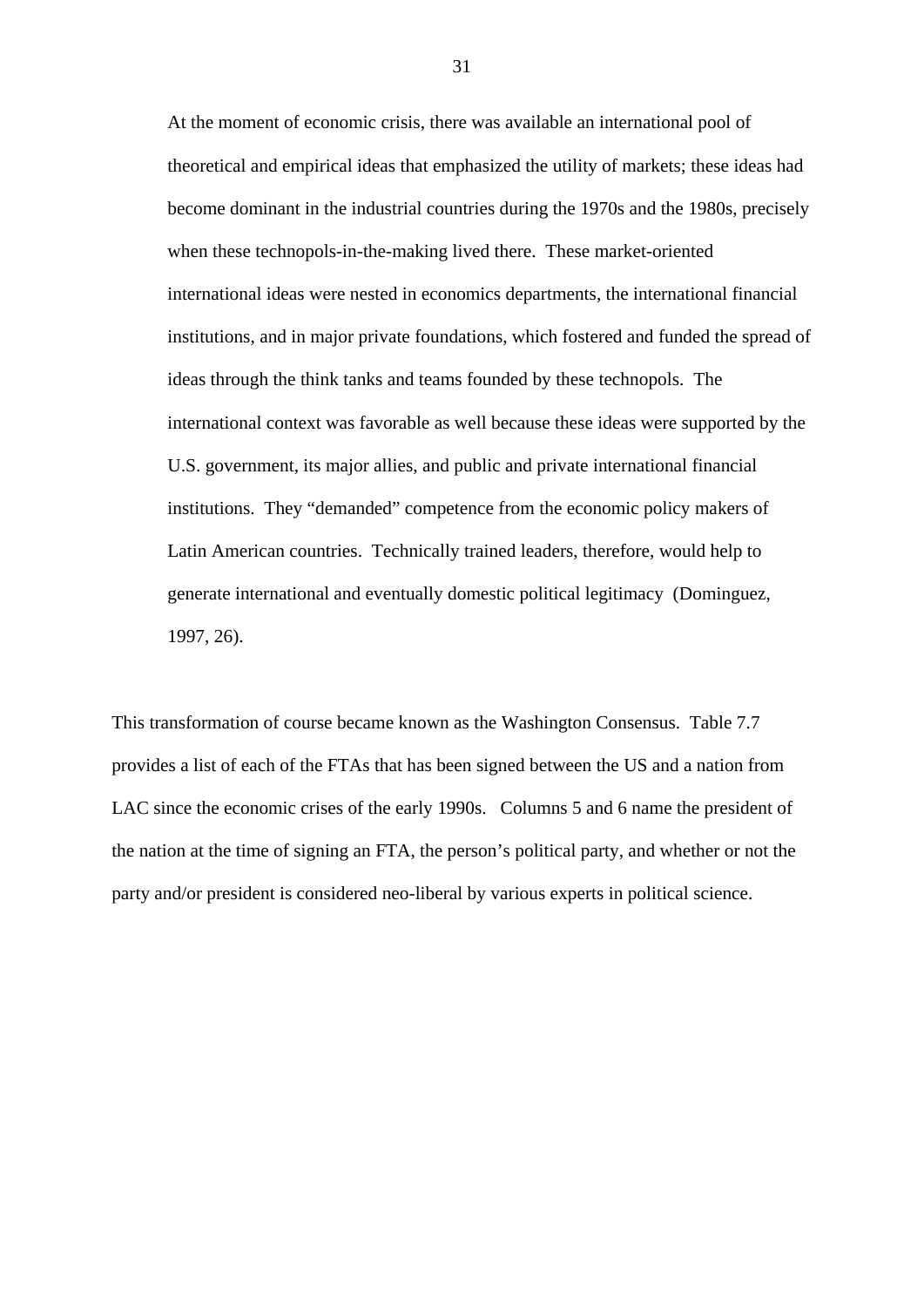# **Table 7.7**

| Does Ideology Matter When Latin Americans Sign Trade Agreements? |                    |                   |                                                                                                                |              |  |
|------------------------------------------------------------------|--------------------|-------------------|----------------------------------------------------------------------------------------------------------------|--------------|--|
| <b>Country</b>                                                   | Date of BIT        | Date of FTA       | Government                                                                                                     | Neo-liberal? |  |
|                                                                  |                    |                   | Violeta Barrios de Chamorro, National                                                                          |              |  |
| Nicaragua                                                        | July 1, 1995       | May 28, 2004      | Opposition Union (BIT), Enrique Bolaños,                                                                       | Y            |  |
|                                                                  |                    |                   | Alliance for the Republic (DR-CAFTA)                                                                           |              |  |
| Dominican Republic                                               |                    | August 5, 2004    | Hipólito Mejía, Dominican Revolutionary Party                                                                  | Left-leaning |  |
|                                                                  |                    |                   | Carlos Roberto Reina Idiáquez, Liberal Party of                                                                |              |  |
| Honduras                                                         | July 1, 1995       | May 28, 2004      | Honduras (BIT), Ricardo Maduro, National<br>Party (DR-CAFTA)                                                   | Υ            |  |
| Haiti                                                            | December 13, 1983  |                   | Dr. François Duvalier                                                                                          | Υ            |  |
| Costa Rica                                                       |                    | May 28, 2004      | Abel Pacheco, Social Christian Unity Party                                                                     | Υ            |  |
| Guatemala                                                        |                    | May 28, 2004      | Óscar Berger, Grand National Alliance                                                                          | Υ            |  |
| <b>Bolivia</b>                                                   | April 17, 1998     |                   | Hugo Banzer, Nationalist Democratic Action                                                                     | Υ            |  |
| Peru                                                             |                    | April 12, 2006    | Alejandro Toledo, Peru Possible                                                                                | Υ            |  |
| <b>Trinidad and Tobago</b>                                       | September 26, 1994 |                   | Patrick Manning, People's National Movement                                                                    | Y            |  |
| Uruguay                                                          | November 4, 2005   |                   | Tabare Vazquez, Frente Amplio-Encuentro<br>Progresista                                                         | Left-leaning |  |
| El Salvador                                                      | March 10, 1999     | May 28, 2004      | Armando Calderón Sol (BIT), Francisco<br>Guillermo Flores Pérez (DR-CAFTA),<br>Nationalist Republican Alliance | Y            |  |
| Colombia                                                         |                    | November 22, 2006 | Álvaro Uribe, independent liberal                                                                              | Υ            |  |
| Grenada                                                          | May 2, 1986        |                   | Herbert Blaize, New National Party                                                                             | Y            |  |
| Jamaica                                                          | February 4, 1994   |                   | Percival Noel James Patterson, Jamaican<br>People's National Party                                             | Left-leaning |  |
| Panama                                                           | October 27, 1982   | December 19, 2006 | Ricardo de la Espriella (BIT), Martin Torrijos,<br>Democratic Revolutionary Party (FTA)                        | Y            |  |
| Chile                                                            |                    | $1-Jan-04$        | Ricardo Lagos, Coalition of Parties for Democrac                                                               | Left-leaning |  |
| Argentina                                                        | November 14, 1991  |                   | Carlos Menem, Justicialist Party                                                                               |              |  |
| Mexico                                                           |                    | December 17, 1992 | Carlos Salinas de Gortari, Institutional<br><b>Revolutionary Party</b>                                         | Υ            |  |

Source: Column1 (UNCTAD, 2007), Column 2 (USTR, 2007), Column 3 and 4 (Kline and Wiarda)

The table reveals that the vast majority of nations were neo liberal in nature at the time of signing a trade agreement with the US. However, the Dominican Republic, Uruquay, Jamaica, and Chile can be considered "left-leaning" to various degrees. This shows that while ideas do indeed matter, the forces articulated by liberals and realist must also be at play. As posed earlier, FTAs are not necessarily consistent with neo-classical economics (Panagarya, 1999). It thus might appear as a contradiction that neo liberal governments would support FTAs. However, these writing on the role of ideas stress stressed that the Washington Consensus has become an *ideology* where the "free" market is dominant. FTAs represent "free trade" and are very much consistent with the ideology of free trade but not necessarily with the economics of free trade.

 Technopols put together teams of technocrats that helped form and sustain coalitions with the private sector that helped ensure passage of FTAs. Babb (2001) has shown how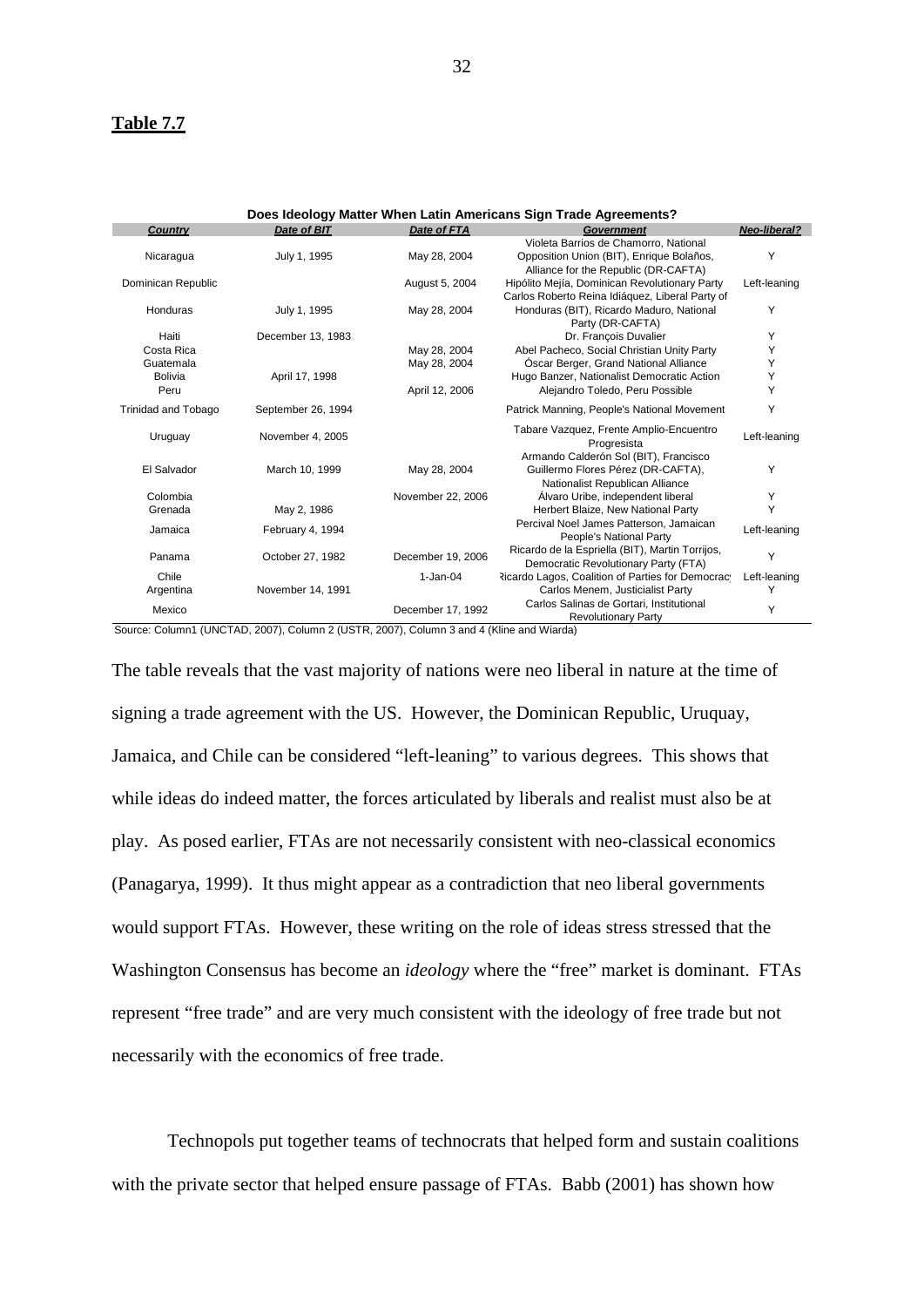neo-classical Mexican economists were fairly powerless relative to their heterodox counterparts. Over the course of one generation Mexico became infamous for being run by US-educated neo-classical economists. Some of the high profile members of this group became presidents and ministers, but Babb shows how this trend became the norm even for lower levels of government bureaucracy as well. Thacker (2000) shows how neoliberal technopols and technocrats shared goals and created coalitions with many large exporting Mexican firms. Indeed in Mexico and across LAC the prospect of an FTA provided an opportunity to push through reforms that were on the technopol agenda anyway but did not have enough momentum to be passed. Packaged as part of a larger deal with the US, leaders were able to argue to their publics that such was the price of the larger agreement which would benefit all.

# **Dynamic Comparative Advantage and the Collective Action Problem**

 Neo-classical trade theory and liberal theories of trade regime formation are static in nature. That is, the "deal" is more often than not a function of the interests, costs, and benefits of the negotiating nations at a specific point in time. However, many of the industrial development policies outlined in the previous section are policies to create dynamic comparative advantages. As discussed earlier, if South Korea was to enter into a trade agreement with the U.S. it would have been in the static interests of South Korea to produce and export rice and for the U.S. to produce and export steel—given the relative factor endowments (South Korea had no steel at all in 1970) and resulting coalitions (Amsden, 1989). However, South Korea had a more dynamic view, choosing to forego short term costs for higher long term benefits. By 2000 South Korean steel is one of the most formidable in the world. Indeed, the U.S. put protective tariffs on South Korean steel in 2002 under fears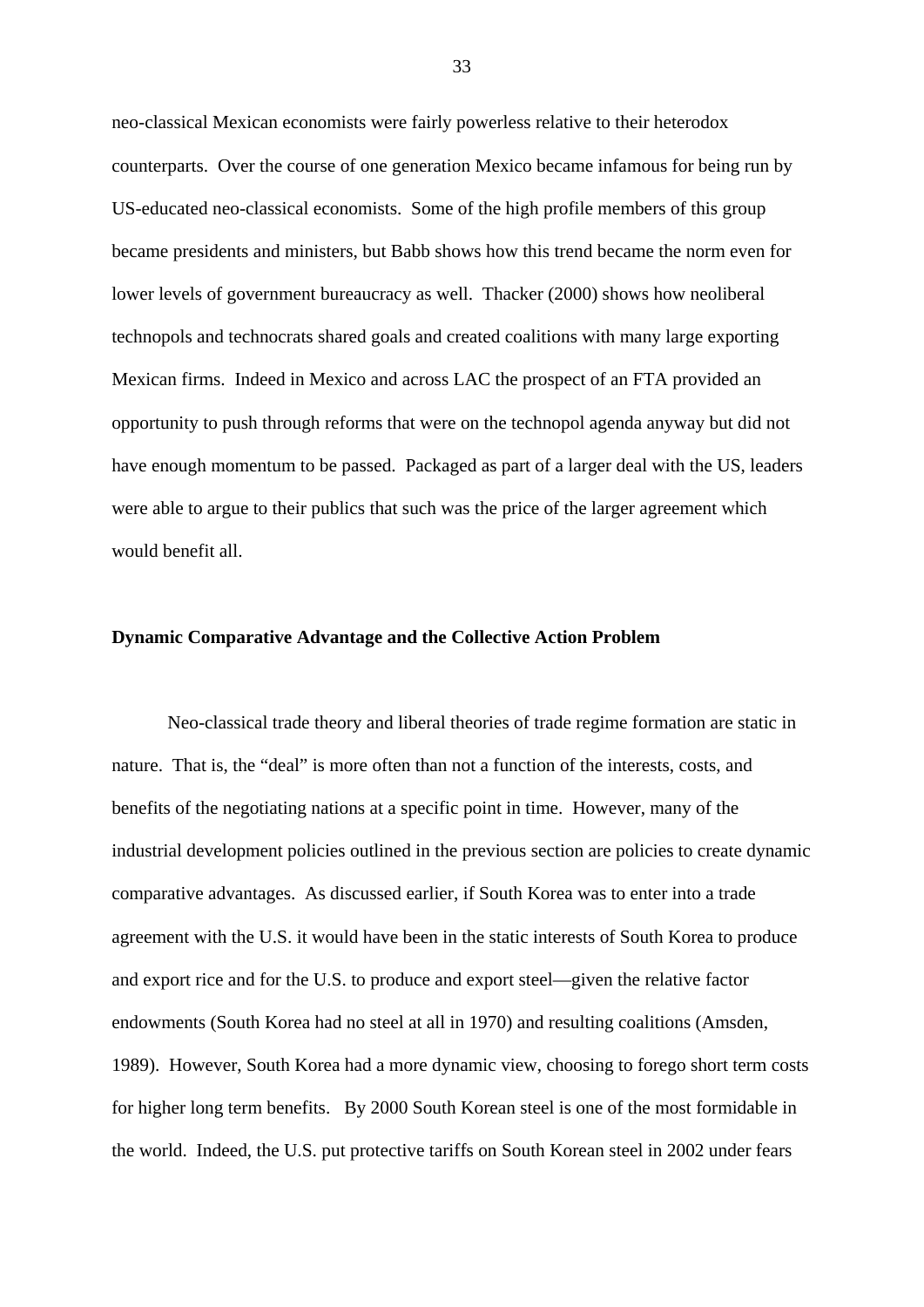that the U.S. industry would be severely damaged by South Korean steel. What's more, by 2007 when South Korea entered an FTA with the U.S. they had to exempt rice from the treaty because it was no longer efficient or competitive relative to the U.S.

 This poses a collective action problem in the short term when a trade agreement is under negotiation (Shadlen, 2007). By their very nature many of the industrial policies that developing countries want to maintain the ability to deploy are policies to correct market failures so that firms and general welfare benefits can be created in the future. Thus, the beneficiaries of such policies are either small and weak or not even yet in existence. In 1970 the steel industry in South Korea did not exist. To take a Latin American country example, Brazilian aircraft did not exist before the late 1960s, when Brazil would have been advised to export coffee. Brazil's aircraft industry would not have been able to survive a free trade deal with the U.S. then, but now Embraer is one of the most formidable members of the sector. Previous literature discussing the outcome of FTAs in the literature have argued that the winners of the agreements are diffuse and the losers are concentrated to explain why the FTAs in the hemisphere have been laboring processes (Salazar-Xirinachs, 2004). Here the opposite argument is made to explain why in the end the majority of LAC nations have signed agreements with the US: the beneficiaries are highly concentrated in the industries that already have access to the US market in the present and the losers are diffuse across the domestic economy, small and weak, or non-existent.

 Previously published analyses of NAFTA illuminate this assessment. Thacker (2000) showed how Mexico's large exporting firms joined coalitions within the state and in the US to lobby for an agreement. Shadlen (2004) provides an analysis that reveals that smaller domestic firms were not able to get adequate representation at the table. Wise and Pastor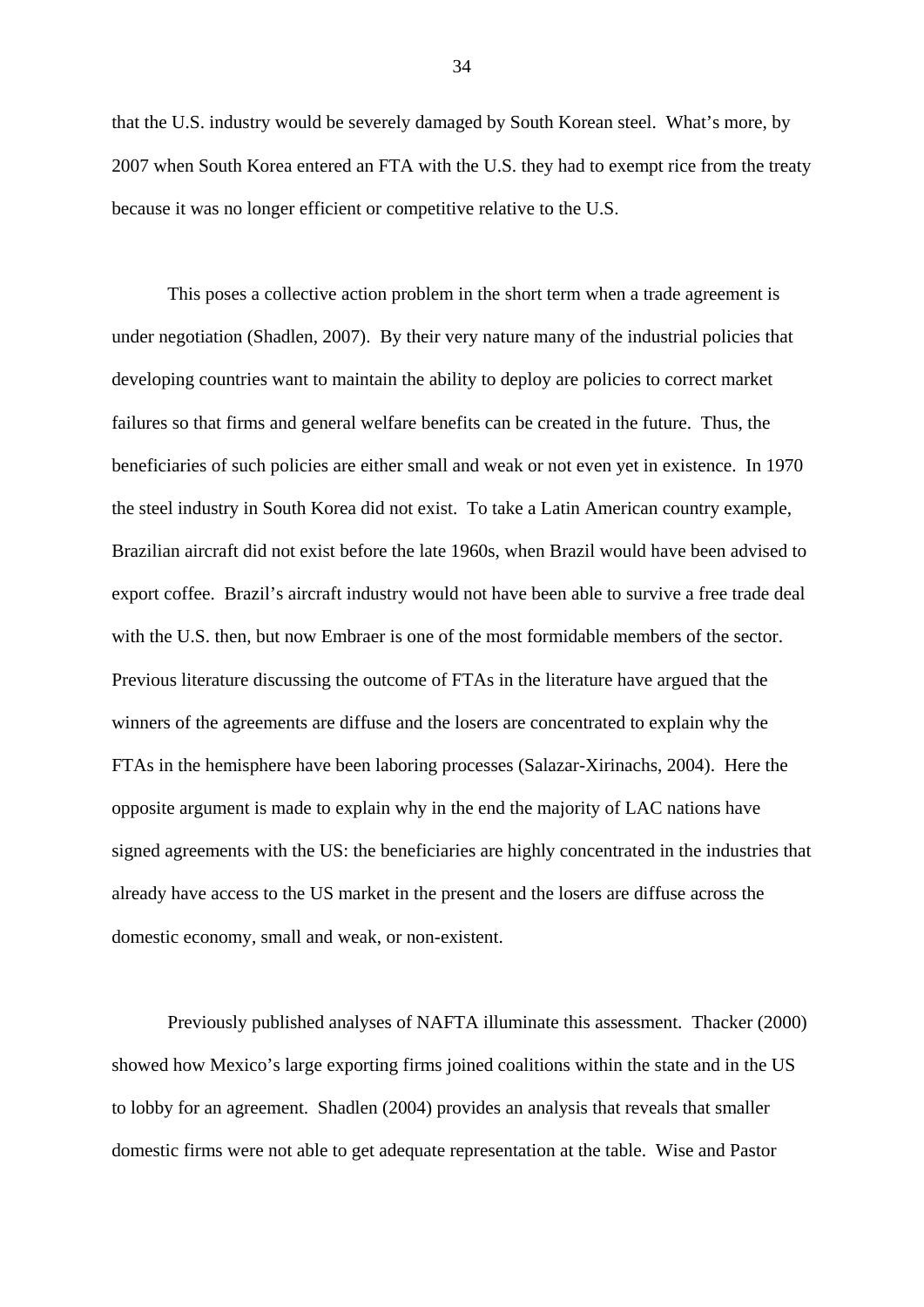(1993) also add that many of the losers were very diffuse and further strapped by information asymmetries at play—many potential actors were simply not aware of the costs. Shadlen (2004) adds however that although firms were not privy to the needed information about the effects of NAFTA that there representatives in business associations were, and that it is still a puzzle that they did not do more to defend their members.

# **V. Summary and Suggestions for Future Research**

This paper has attempted to bring together and expand upon disparate literatures on the economics and political economy of trade policy in the Americas in order to help us understand the dynamics behind trade politics between the US and LAC. The paper has three key points. First, that the official modeling estimate regarding the benefits of FTAs between the US and other LAC nations are very small. Second, that the costs of such agreements in terms of lost policy space are significant. Third, that despite the high cost of free trade with the US, LAC nations "trade away" the ability to build dynamic comparative advantages because of a sense of urgency to sign agreements before their neighbors do, because of asymmetric bargaining power between the US and the LAC nations with trade deals, because of the power of ideas and ideology in LAC in support of the Washington Consensus, and because nations can't solve the collective action problem whereby the main beneficiaries of dynamic comparative advantage have no 'voice' at the negotiating table.

In this paper, an analysis of the causes of the Latin American FTA paradox is conducted, drawing from the literature on international political economy. It is argued that viewing these agreements as rational win-win bargains has only limited significance. Economic and political power and ideas help explain the dynamics of trade negotiations in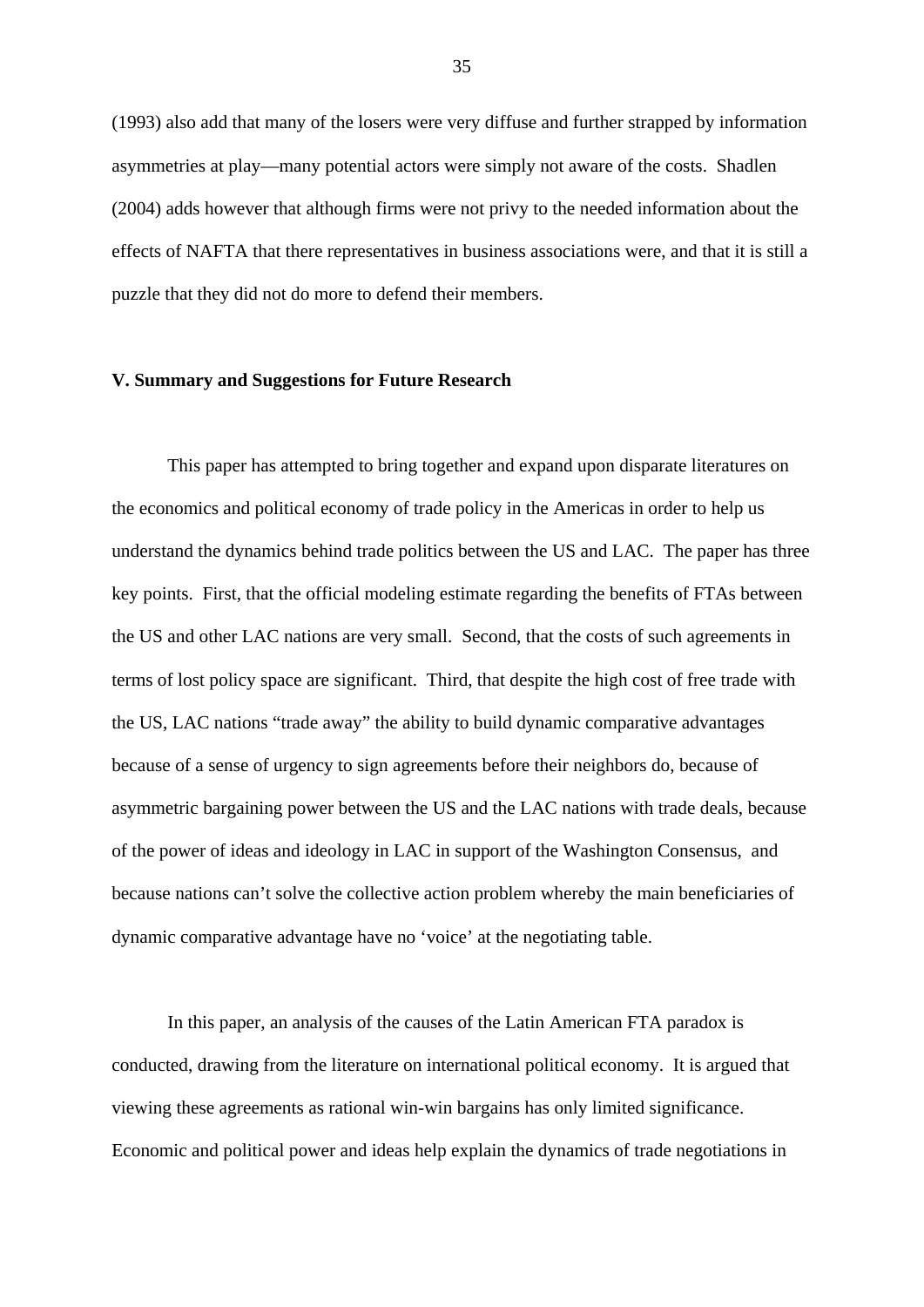LAC. The paper argues that to some extent the deal on the table offers a constrained set of choices for LAC nations to negotiate about and therefore defines the set of interests of negotiators. There is not much room to maneuver because the US has the power to not only pull out of the negotiations, but to revoke special preferences that many LAC have enjoyed for many years and to deny a nation entry into the largest market in the world. This lends credence to Chang's (2002) thesis that developed countries are "kicking away the ladder" of development enjoyed by the developed countries in earlier times. It also demonstrates that LAC is "trading away that ladder." In the face of US power at the bargaining table, LAC nations lack (formidable) countering interest group pressure because the benefits are concentrated and the costs are disparate—some of these costs (and benefits) fall on future generations and constituents that obviously have no voice in the negotiations. Finally, the leadership of LAC nations were fundamentally engrained in a "free market" mindset. Although instruments by which they pursued such beliefs were at times inconsistent with the free market neo-classical economics that formed the beliefs to begin with, such details were lost in a frenzy to sign trade agreements and similar measures for more than a decade.

# **References**

Ackerman, Frank (2005), "The Shrinking Gains from Trade: A Critical Assessment of Doha Round Projections," GDAE Working Paper 05-01, Tufts University.

Aggarwal, Vinod, Ralph Espach and Joseph Tulchin (2004), *The Strategic Dynamics of Latin American Trade,* Woodrow Wilson Press and Stanford University Press.

Akyüz, Yilmaz (2005). *The WTO Negotiations on Industrial Tariffs: What is at Stake for Developing Countries?* Geneva: Third World Network.

Amsden, Alice (1992), "A Theory of Government Intervention in Late Industrialization," *State and Market in Development: Synergy or Rivalry*? edited by Louis Putterman and Dietrich Rueschmeyer. Boulder: Lynne Rienner Publishers.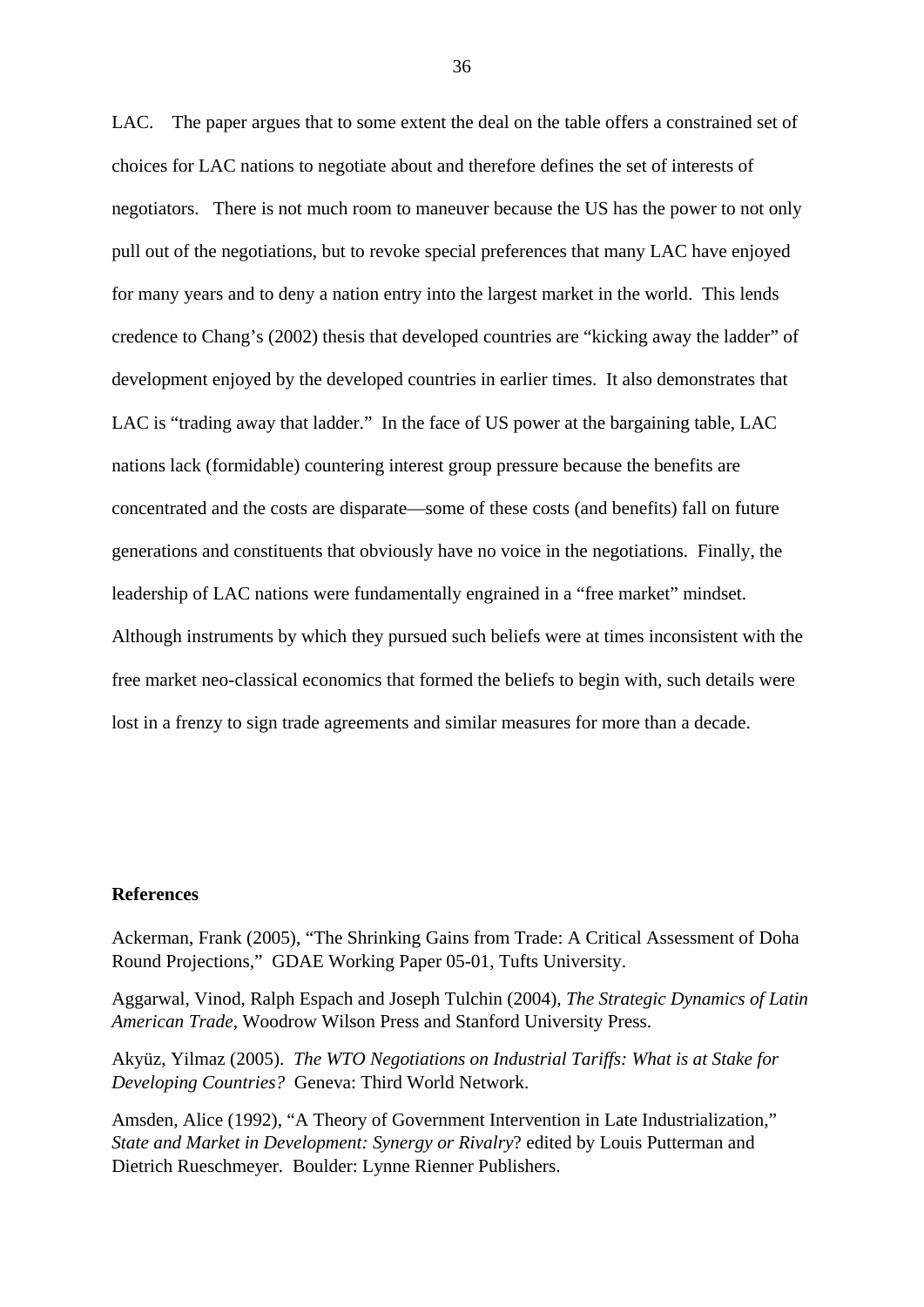Amsden, Alice (2001). *The Rise of the Rest: Challenges to the West from Late Industrializing Countries*. Oxford University Press.

Babb, Sarah (2001), *Managing Mexico: Economists from Nationalism to Neoliberalism*, Princeton: Princeton University Press.

Brown, Drusilla K., Kozo Kiyota and Robert M. Stern. 2005. "Computational Analysis of the Free Trade Area of the Americas (FTAA)." North American Journal of Economics and Finance 16(2):153-185.

Cadot, Olivier & Estevadeordal, Antoni & Suwa Eisenmann, Akiko, (2005). "Rules of Origin as Export Subsidies," CEPR Discussion Papers 4999, C.E.P.R. Discussion Papers

Center for Policy Alternatives, (2007), *NAFTA Chapter-11 Investor-State Disputes*. Canada: CPR.

Chang, Ha-Joon (2002), Kicking Away the Ladder: Development Strategy in Historical Perspective, London, Anthem.

Chaudhuri, Shubham, Pinelopi Goldberg, and Panle Jia (2004). Estimating the Effects of Global Patent Protection in Pharmaceuticals: A Case Study of Quinolones in India. Cambridge: National Bureau of Economic Research.

DeRosa, Dean A. and John P. Gilbert. 2004. "Technical Appendix: Quantitative Estimates of the Economic Impacts of US Bilateral Free Trade Agreements." In Free trade agreements: US Strategies and Priorities, ed. Jeffrey J. Schott.

Devlin, R., and A. Estevadeordal, (2004), "Trade and Cooperation: A Regional Public Goods Approach," *Regional Public Goods: From Theory to Practice*, A. Estevadeordal et al., (eds). Washington: Inter-American Development Bank.

Dominguez, Jorge (1997), *Technopols: Freeing Politics and Markets in Latin America in the 1990s*, University Park, PA.: Penn State University Press.

Gallagher, Kevin P., (2007) "Understanding Developing Country Resistance to the Doha Round," *Review of International Political Economy* 15:1 February 2008: 62–85.

Gallagher, Kevin P., (2008), "Trading Away the Ladder? Trade Politics and Economic Development in the Americas," *New Political Economy*, Volume 13, Issue 1 March 2008, pages 37 – 59.

Giordano, Paolo, (2010), *Assessing Public Policies in Latin America*, Inter-American Development Bank.

Goldstein, Judith and Robert Keohane (1993), "Ideas and Foreign Policy: An Analytical Framework," in *Ideas and Foreign Policy: Beliefs, Institutions, and Political Change*, J. Goldstein and R. Keohane eds. Ithaca, Cornell University Press.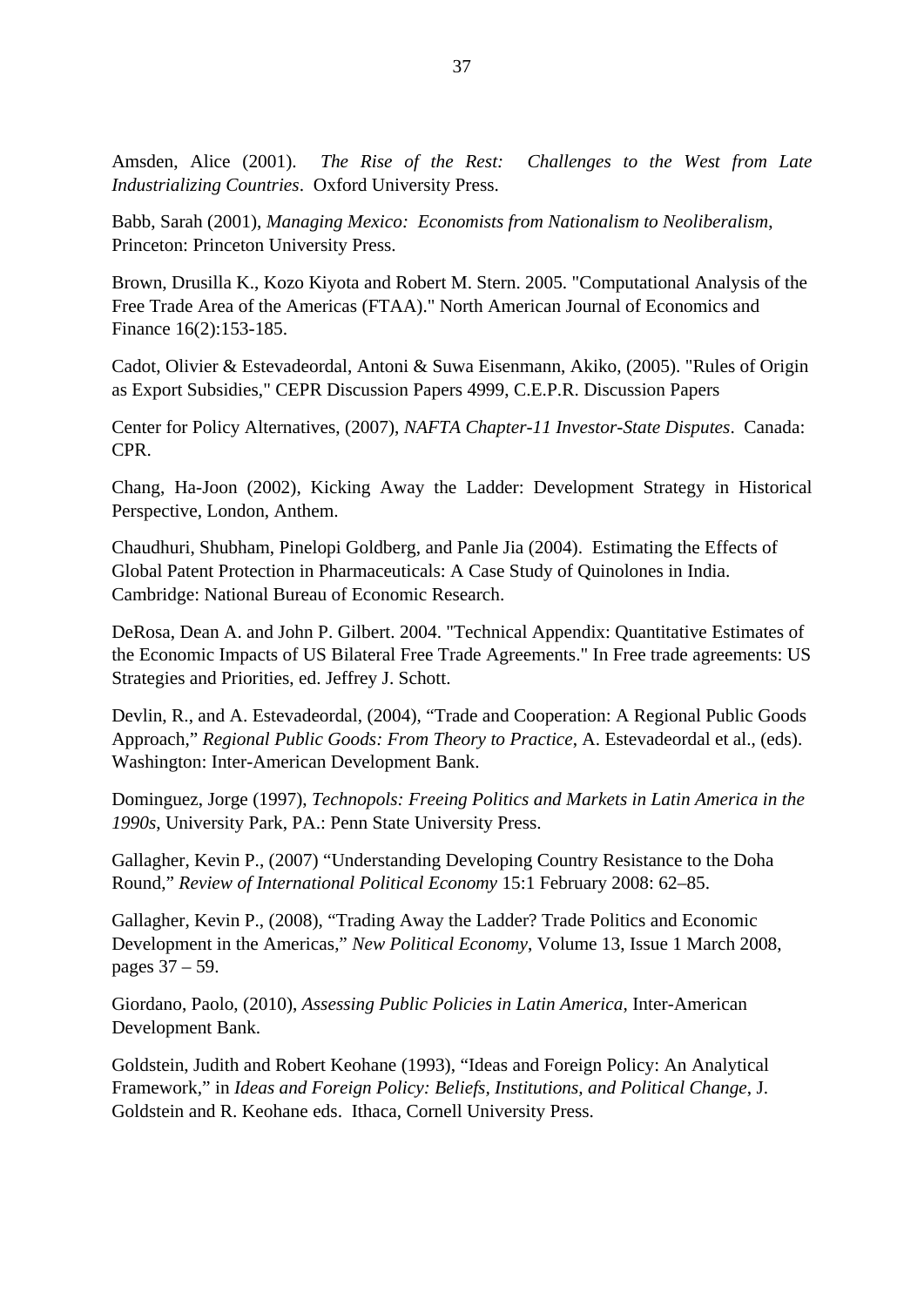Gruber, L (2001), "Power Politics and the Free Trade Bandwagon," *Comparative Political Studies,* Vol 34, No 7, September, 730-741.

Harrison, Glen, Thomas Rutherford, David G. Tarr and Angelo Gurgel. 2004. "Brazil-Trade Policies to Improve Efficiency, Increase Growth and Reduce Poverty." Washington (DC): World Bank.

Haslam, P.A. (2004). 'BITing Back: Bilateral Investment Treaties and the Struggle to Define an Investment Regime for the Americas.' *Policy and Society* 24 (3): 91-112.

Hornbeck J (2003). The U.S.-Chile Free Trade Agreement: Economic and Trade Policy Issues. Washington, DC, CRS Report for Congress.

Kline, H. F., and H.J. Wiarda (2006). Latin *American Politics and Development*. Boulder, Westview Press.

Kowalcyk, C (1989). "Trade Negotiations and World Welfare," *American Economic Review*  79, 552-9;

Kowalcyk, C., and R. Wonnacott (1992), "Hubs and Spokes, and Free Trade in the Americas," NBER Working Paper no 4198, Cambridge, MA.

Kowalcyk, C (2002). "Reforming Tariffs and Subsidies in International Trade," *Pacific Economic Review*, 7, 2.

Kim, Linsu and Richard Nelson (2000). Technology, Learning, and Innovation: Experiences of Newly Industrializing Economies. Cambridge University Press.

Kumar, Nagesh and Kevin P. Gallagher (2007) *Relevance of Policy Space for Development: Implications for Multilateral Trade Negotiations*. RIS Discussion Paper #120, New Dehli, India.

Lipsey, R.G. and Lancaster, Kelvin, (1956), 'The General Theory of Second Best', *Review of Economic Studies,* Vol. 24, pp.11-32.

Moe, Terry, (2005), "Power and Political Institutions," Perspectives on Politics, V3, n2, June 2005, 215-233.

Melo, Andrew (2001), "Industrial Policy in Latin America and the Caribbean at the Turn of the Century," Research Department Working Paper 459 (Washington DC: IADB).

Narlikar, Amrita and Diana Tussie (2004), "The G20 at the Cancun Ministerial: Developing Countries and their Evolving Coalitions in the WTO," *World Economy* VOL 27; NUMBER 7, pages 947-966.

Noland, Marcus and Howard Pack (2003), *Industrial Policy in an era of Globalization,* Washington, Institute for International Economics.

Ostry JD, Ghosh AR, Habermeier K, Chamon M, Qureshi MS and Reinhardt DBS (2010). *Capital Inflows. The Role of Controls*. IMF Staff Position Note, SPN/10/04. Washington, DC, International Monetary Fund.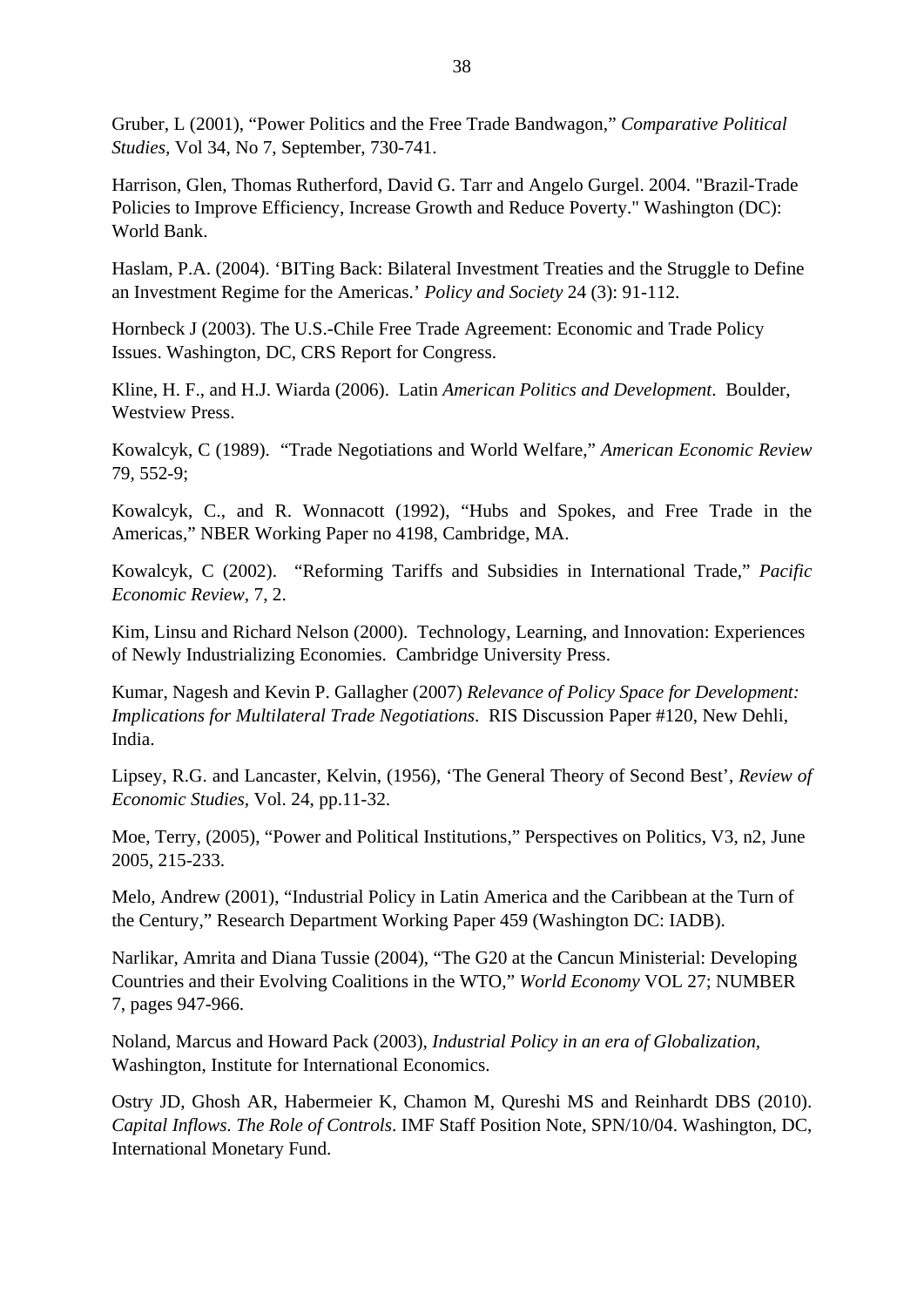Oxfam International (2007) *All costs, no benefits: How TRIPS-plus intellectual property rules in the US-Jordan FTA affect access to medicines.* London: Oxfam International.

Panagariya, Arvind (1999). "The Regionalism Debate: An Overview,"*World Economy*, 477- 511.

Peres, Wilson, (2006), "The slow comeback of industrial policies in Latin America and the Caribbean," *CEPAL Review*, April, 67-83.

Phillips, Nicola (2005), "U.S. Power and the Politics of Economic Governance in the Americas," *Latin American Politics & Society* - Volume 47, Number 4, Winter 2005, pp. 1- 25.

Rodrik, Dani (2005). *Industrial Policy for the 21st Century*. Vienna: United Nations Industrial Development Organization.

Roland-Holst, David and Dominique van der Mensbrugghe. 2002. "Regionalism versus Globalization in the Americas: Empirical Evidence on Opportunities and Challenges." Washington (DC): World Bank.

Salazar-Xirinachs, Jose (2004), "The Proliferation of Regional Trade Agreements in the Americas: An Assessment of Key Issues," in *The Strategic Dynamics of Latin American Trade*, edited by Vinod K. Aggarwal, Ralph Espach, and Joseph Tulchin, Palo Alto: Stanford University Press.

Shadlen, Kenneth (2004), *Democratization without Representation: The Politics of Small Industry in Mexico.* Pennsylvania State University Press.

 --(2005) "Exchanging Development For Market Access? Deep Integration and Industrialization under Multi-Lateral and Regional-Bilateral Trade Agreements." Review of International Political Economy,12 (5), pp. 750-775.

-- (2005b)"Policy Space for Development in the WTO and Beyond: The Case of Intellectual Property Rights," GDAE Working Paper 05-06, Tufts University.

--(2006) "Latin American Trade and Development in the New International Economy," *Latin American Research Review,* Vol 41, No. 3, October.

--(2007) "Globalization, Power, and Integration: The Political Economy of Regional and Bilateral Trade Agreements in the Americas," *Journal of Development Studies.*

Schrank, Andrew, and Marcus Kurtz (2005), "Credit Where Credit is Due: Open Economy Industrial Policy and Export Diversification in Latin America and the Caribbean," *Politics and Society*, v 33, n4, December, 671-702.

Stanford, Jim (2003), "Economic Models and Economic Reality," International Journal of Political Economy, v33, n3, 28-49.

Thacker, Strom (2000), *Big Business, The State, and Free Trade: Constructing Coalitions in Mexico.* Cambridge: Cambridge University Press.